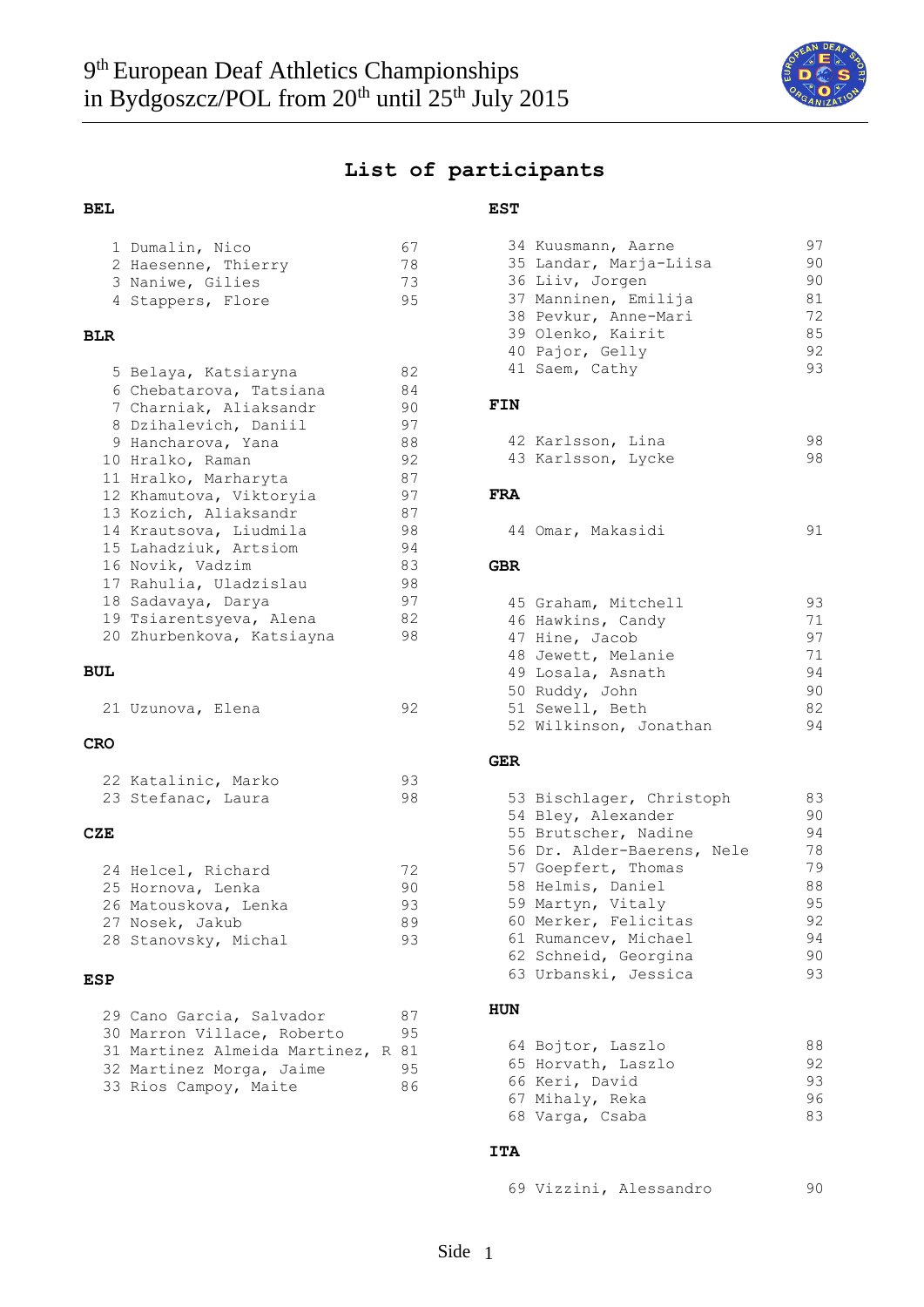

### **LAT**

| 70 Balta, Madara      | 98 |
|-----------------------|----|
| 71 Grenins, Maris     | 81 |
| 72 Soklakovs, Sergejs | 95 |

#### **LTU**

| 73 Ivaskevicius, Vytenis | 92 |
|--------------------------|----|
| 74 Jurksa, Mindaugas     | 92 |
| 75 Tumaitis, Donatas     | 84 |

#### **NED**

|  | 76 Den Exter, Elaine      | 97 |
|--|---------------------------|----|
|  | 77 Van Houwelingen, Ralph | 94 |
|  | 78 Veugen, Frank          | 65 |
|  | 79 Wierbema, Lucinde      | 98 |
|  |                           |    |

#### **NOR**

|  |  | 80 Raad, Trude |  | 90 |
|--|--|----------------|--|----|
|--|--|----------------|--|----|

### **MLT**

|  | 81 Vella, George | 80 |
|--|------------------|----|
|--|------------------|----|

#### **POL**

|     | 82 Anders, Daniel         | 79 |
|-----|---------------------------|----|
|     | 83 Borowski, Mateusz      | 95 |
|     | 84 Brzezicka, Natalia     | 96 |
|     | 85 Dabrowski, Karol       | 95 |
|     | 86 Dragan, Piotr          | 81 |
|     | 87 Dubik, Jakub           | 93 |
|     | 88 Dziadak, Iwone         | 76 |
|     | 89 Geborys, Malgorzale    | 86 |
|     | 90 Gierszewski, Pawel     | 92 |
|     | 91 Janda, Bartlomiej      | 93 |
|     | 92 Jus, Leszek            | 70 |
|     | 93 Kaczor, Marta          | 97 |
|     | 94 Kniaz, Anna            | 96 |
|     | 95 Komander, Martina      | 92 |
|     | 96 Kotowski, Grzegorz     | 87 |
|     | 97 Kulpa, Michal          | 87 |
|     | 98 Kuzin, Angelika        | 90 |
|     | 99 Lewandowska, Katarzyna | 90 |
|     | 100 Lewandowska, Natalia  | 91 |
|     | 101 Marcinkiewicz, Adrian | 93 |
|     | 102 Miadzel, Lukasz       | 86 |
|     | 103 Nowaczyk, Natalia     | 99 |
|     | 104 Nowak, Katarzyna      | 96 |
|     | 105 Nowak, Rafal          | 75 |
|     | 106 Ojdana. Adrian        | 95 |
|     | 107 Pietrzykowski, Rafal  | 95 |
|     | 108 Przybyl, Karolina     | 96 |
| 109 | Rozumczyk, Tomasz         | 89 |
|     | 110 Stempurski, Daniel    | 97 |
|     | 111 Szczerba, Lukasz      | 95 |
|     | 112 Szot, Justyna         | 00 |
|     | 113 Wierzbicki, Jacek     | 83 |
|     | 114 Wojciechowski, Michal | 88 |
|     | 115 Zagajewski, Rafal     | 97 |
|     | 116 Zareba, Edyta         | 82 |
| 117 | Ziolkowski, Maciej        | 97 |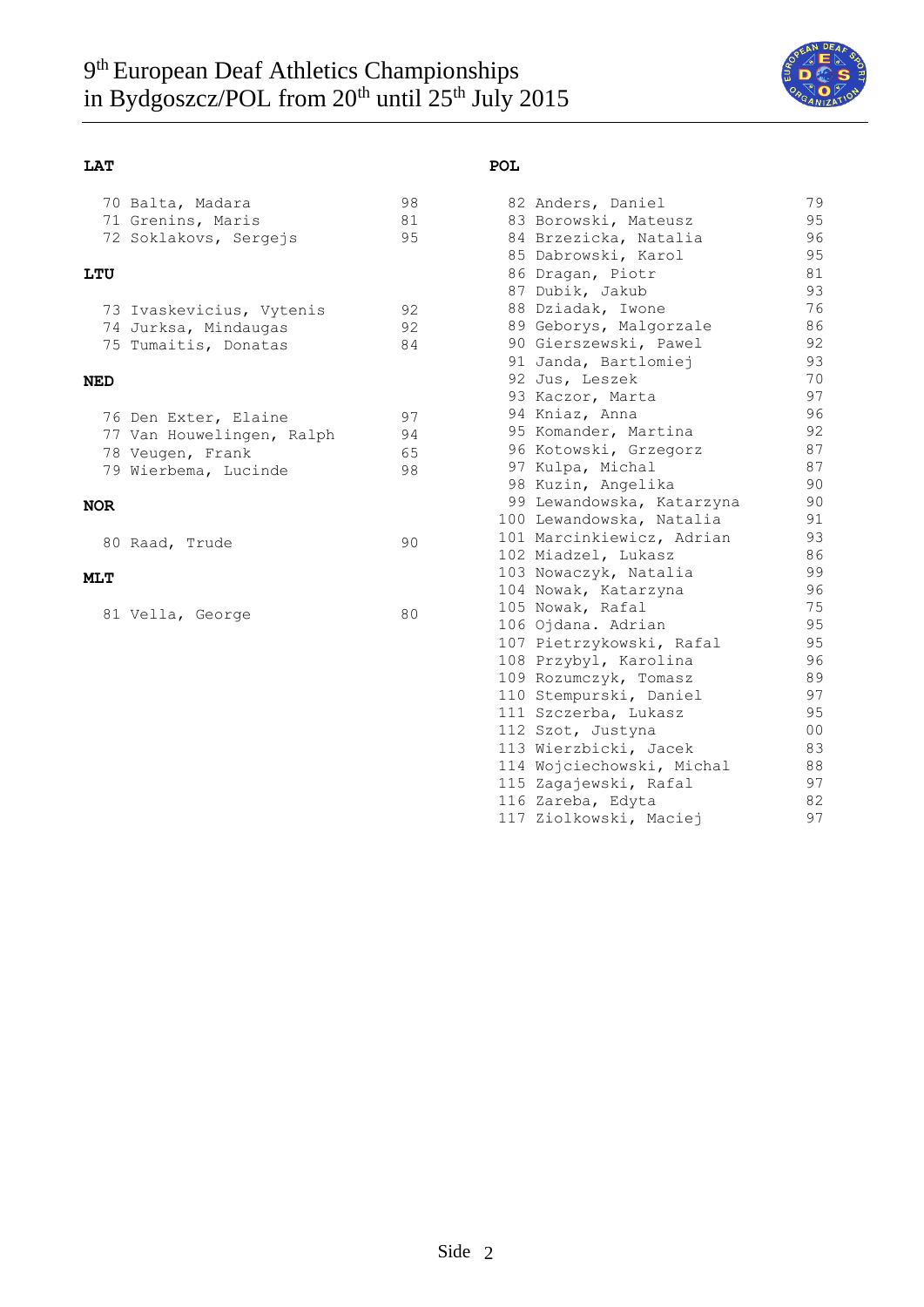

#### **RUS**

| 118 | Abdrakhmanov, Artur        | 86 |
|-----|----------------------------|----|
|     | 119 Aksenov, Ilia          | 90 |
|     | 120 Alemseitova, Andzhela  | 90 |
|     | 121 Andreev, Andrei        | 86 |
|     | 122 Baganov, Daniil        | 92 |
| 123 | Bgan, Maxim                | 88 |
| 124 | Bodiakina, Elena           | 94 |
| 125 | Borovskaya, Valeria        | 95 |
|     | 126 Chernysheva, Victoria  | 98 |
| 127 | Elnikov, Alexei            | 91 |
| 128 | Erofeeva, Nelli            | 83 |
|     | 129 Fedorenkov, Denis      | 96 |
|     | 130 Gainetdinova, Daria    | 85 |
| 131 | Golovina, Ksenia           | 92 |
| 132 | Grebenshchikov, Konstantin | 90 |
| 133 | Grishina, Marina           | 88 |
| 134 | Gurova, Evgeniya           | 87 |
| 135 | Kalmykov, Dmitrii          | 92 |
| 136 | Karapetian, Kristina       | 90 |
| 137 | Kashchavtseva, Elizaveta   | 97 |
| 138 | Khakimov, Denis            | 93 |
|     | 139 Khaladzhan, Asya       | 92 |
| 140 | Khilenko, Konstantin       | 95 |
| 141 | Klechkina, Anastasia       | 94 |
|     | 142 Klimova, Oxana         | 90 |
| 143 | Kniazev, Vladislav         | 87 |
| 144 | Kulikov, Maksim            | 84 |
| 145 | Lyubchik, Yulia            | 90 |
| 146 | Mamlina, Anastasia         | 93 |
|     | 147 Oblomkov, Victor       | 94 |
| 148 | Osmanov, Rovshan           | 91 |
| 149 | Pakin, Ivan                | 91 |
| 150 | Redkin, Viacheslav         | 85 |
|     | 151 Tolchev, Andrey        | 91 |
|     | 152 Tsybizov, Kirill       | 86 |
|     | 153 Tyshchenko, Alan       | 89 |
|     | 154 Iakubovskaia, Olga     | 81 |
|     | 155 Zagodirenko, Daria     | 91 |
|     |                            |    |

#### **SLO**

156 Enci, Tadej 94

#### **SWE**

| 157 Kingstedt, Otto  | -94 |
|----------------------|-----|
| 158 Oerlegard, Petra | 89  |
| 159 Thor, Theodor    | 93  |

#### **SVK**

| 160 Kristoficova, Ivana | 90. |
|-------------------------|-----|
| 161 Novodomec, Martin   | 91  |

#### **UKR**

|  | 162 Bairamova, Yuliia      | 86 |
|--|----------------------------|----|
|  | 163 Bilokon, Oleg          | 77 |
|  | 164 Danylchenko, Volodymyr | 92 |
|  | 165 Drach, Sergii          | 88 |
|  | 166 Filimoshkina, Rymma    | 86 |
|  | 167 Ieromenko, Mykhailo    | 89 |
|  | 168 Iezlovetska, Natalia   | 83 |
|  | 169 Kompaniiets, Serhii    | 96 |
|  | 170 Kulyk, Mykola          | 81 |
|  | 170 Kuprych, Solomiia      | 90 |
|  | 171 Nosenko, Mykola        | 90 |
|  | 172 Pendrak, Maksym        | 90 |
|  | 173 Rybalkina, Viktoriia   | 87 |
|  | 174 Rudenko, Dmytro        | 90 |
|  | 175 Shapoval, Yuliya       | 88 |
|  | 176 Svynobii, Mariia       | 92 |
|  | 177 Sydorenko, Anastasiia  | 94 |
|  | 178 Vyshynskyi, Dmytro     | 96 |
|  | 179 Turkova, Olena         | 96 |
|  | 180 Ursulenko, Nataliia    | 85 |

#### **TUR**

| 181 Akbulut, Alperen     | 95 |
|--------------------------|----|
| 182 Baydas, Hasan        | 94 |
| 183 Baydas, Huseyin      | 94 |
| 184 Baysal, Hasan Furkan | 98 |
| 185 Cakir, Muhammet      | 95 |
| 186 Calhan, Serhan       | 94 |
| 187 Cetinkaya, Sukru     | 93 |
| 188 Dogru, Semih         | 93 |
| 189 Karakulah, Onder     | 79 |
| 190 Kilinc, Hakan        | 96 |
| 191 Kilic, Mahmut        | 83 |
| 192 Koc, Fatma Gul       | 96 |
| 193 Korkmaz, Ali         | 96 |
| 194 Ortac, Serdar        | 97 |
| 195 Suzen, Yasin         | 94 |
| 196 Tas, Yagmur          | 90 |
| 197 Yildirim, Cengiz     | 96 |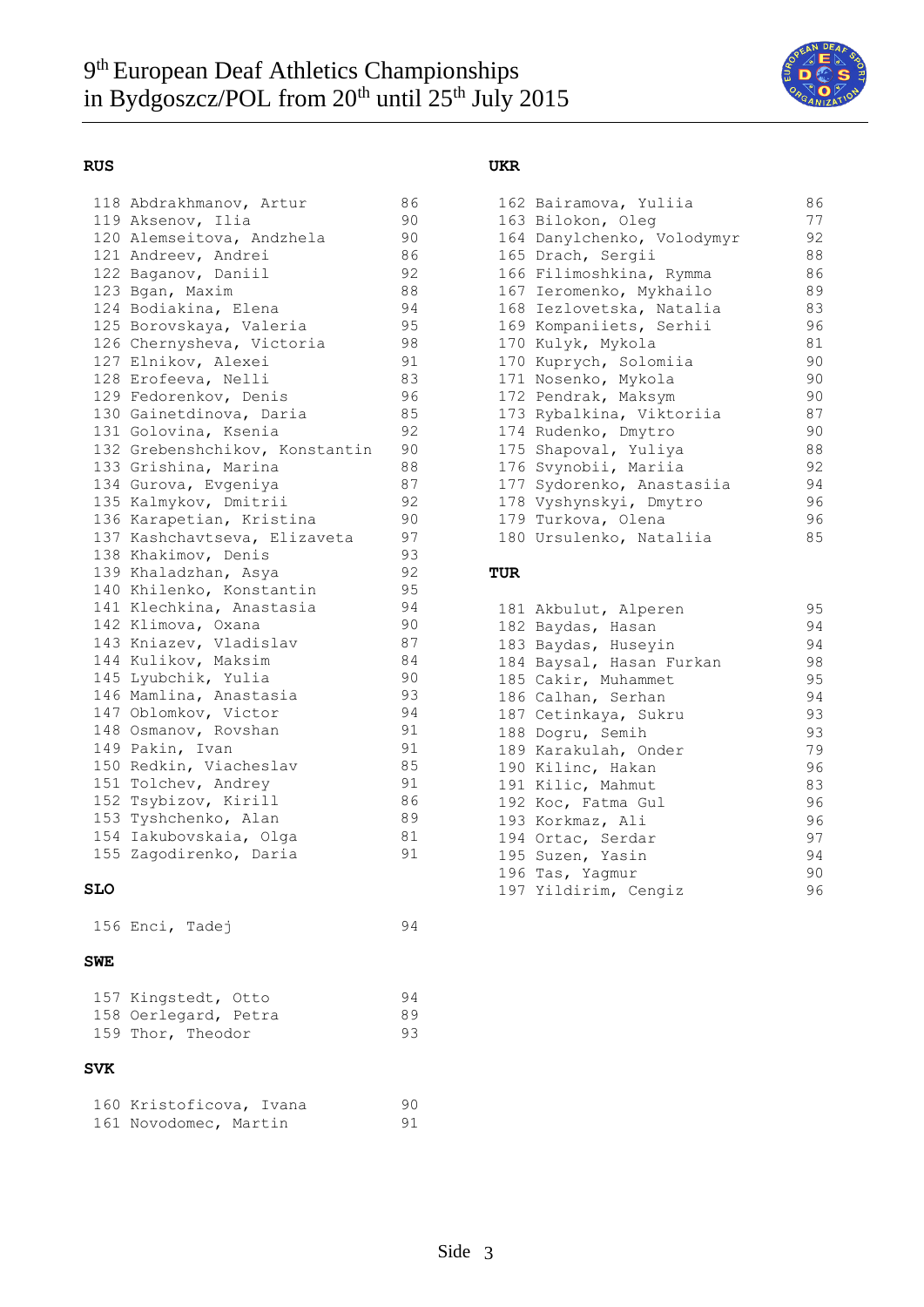

**100m Semi finals 20.07.2015**

# **MEN**

|  | 100m Semi finals |
|--|------------------|
|  |                  |

| <b>Heat</b> 1                           | Wind: $-0.2$     |                        |
|-----------------------------------------|------------------|------------------------|
| 1. Vyshynskyi, Damytro                  | 96 UKR           | 11.06 sec Q            |
| 2. Kniazev, Vladislav                   | 87 RUS           | 11.23 sec $Q$          |
| 3. Stempurski, Daniel                   | 97 POL           | 11.27 sec q            |
| 4.Dogru, Semih<br>5. Lahadziuk, Artsiom | 93 TUR<br>94 BLR | 11.65 sec<br>11.74 sec |
| 6.Graham, Mitchell                      | 93 GBR           | 11.76 sec              |
|                                         |                  |                        |
| Heat 2                                  | Wind: $+0.4$     |                        |
| 1. Tolchev, Andrey                      | 91 RUS           | 11.17 sec Q            |
| 2. Janda, Barlomiej                     | 93 POL           | $11.27 \text{ sec } Q$ |
| 3. Pendrak, Maksim                      | 90 UKR           | 11.42 sec              |
| 4. Akbulut, Alepren                     | 95 TUR           | 12.08 sec              |
| Cetinkaya, Sukru                        | 93 TUR           | DQ.                    |
| Kuusmann, Aarne                         | 97 EST           | <b>DNS</b>             |
| Zagajewski, Rafal                       | 97 POL           | <b>DNS</b>             |
| Heat 3                                  | Wind: $-0.6$     |                        |
| 1. Nosenko, Mykola                      | 90 UKR           | 11.19 sec Q            |
| 2.Ruddy, John                           | 90 GBR           | 11.20 sec Q            |
| 3.Aksenov, Ilia                         | 90 RUS           | 11.20 sec q            |
| 4. Novik, Vadzim                        | 83 BLR           | 11.62 sec              |
| 5. Wierzbicki, Jacek                    | 83 POL           | 11.66 sec              |
| 6.Keri, David                           | 93 HUN           | 11.80 sec              |
| 7. Yildirim, Cengiz                     | <b>96 TUR</b>    | 12.00 sec              |
| 100m Final                              | Wind: $-0.4$     | 20.07.2015             |
| 1. Nosenko, Mykola                      | 90 UKR           | 10.87 sec              |
| 2. Vyshynskyi, Dmytro                   | <b>96 UKR</b>    | 10.98 sec              |
| 3.Aksenov, Ilia                         | 90 RUS           | 11.16 sec              |
| 3. Kniazev, Vladislav                   | 87 RUS           | 11.16 sec              |
| 5. Stempurski, Daniel                   | 97 POL           | 11.21 sec              |
| 6.Ruddy, John                           | 90 GBR           | 11.23 sec              |
| 7.Janda, Bartlomiej                     | 93 POL           | 11.23 sec              |
| 8. Tolchev, Andrey                      | 91 RUS           | 11.25 sec              |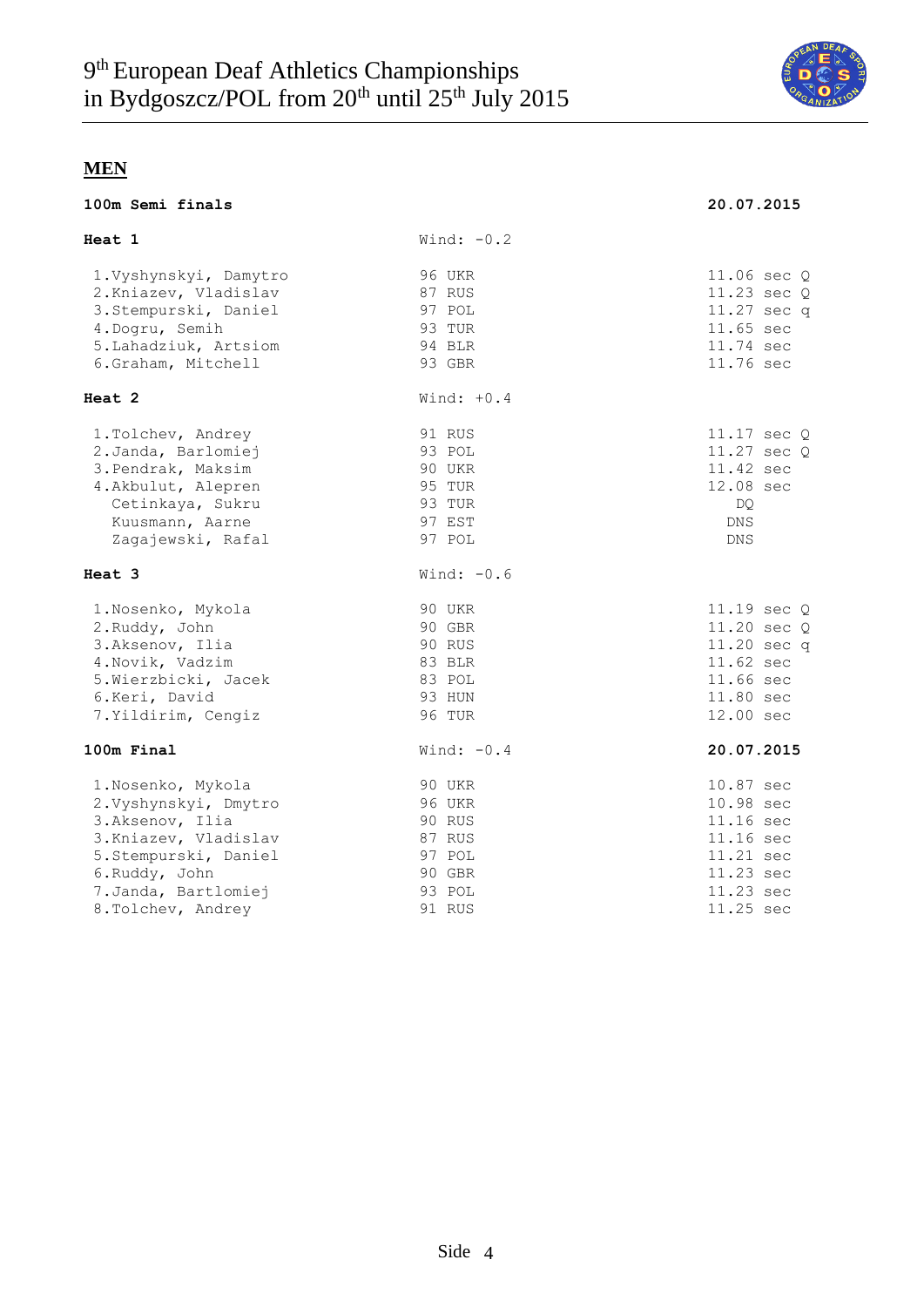

|  |  | 200m Heats |
|--|--|------------|
|--|--|------------|

| 200m Heats                                                                                                                                                     |                                                                    | 22.07.2015                                                                                    |  |  |  |  |
|----------------------------------------------------------------------------------------------------------------------------------------------------------------|--------------------------------------------------------------------|-----------------------------------------------------------------------------------------------|--|--|--|--|
| <b>Heat 1</b>                                                                                                                                                  | Wind: $+0.6$                                                       |                                                                                               |  |  |  |  |
| 1. Ieromenko, Mykhailo<br>2.0blomkov, Victor<br>3. Wierzbicki, Jacek<br>4. Cetinkaya, Sukru<br>5. Soklakovs, Sergejs<br>6.Graham, Mitchell<br>7. Novik, Vadzim | 89 UKR<br>94 RUS<br>83 POL<br>93 TUR<br>95 LAT<br>93 GBR<br>83 BLR | 22.82 sec Q<br>22.93 sec Q<br>23.26 sec Q<br>23.33q<br>$23.65$ q<br>$23.74$ q<br>23.91        |  |  |  |  |
| <b>Heat 2</b>                                                                                                                                                  | Wind: $-1.6$                                                       |                                                                                               |  |  |  |  |
| 1.Aksenov, Ilia<br>2. Pendrak, Maksym<br>3. Kotowski, Grzegorz<br>4. Dzihalevich, Daniil<br>5. Baydas, Huseyin<br>6. Novodomec, Martin                         | 90 RUS<br>90 UKR<br>87 POL<br>97 BLR<br>94 TUR<br>91 SVK           | 22.65 sec Q<br>23.06 sec Q<br>23.09 sec Q<br>24.17 sec<br>24.39 sec<br>26.78 sec              |  |  |  |  |
| <b>Heat 3</b>                                                                                                                                                  | Wind: $-1.8$                                                       |                                                                                               |  |  |  |  |
| 1.Ruddy, John<br>2. Rumancev, Michael<br>3. Suzen, Yasin<br>4. Rahulia, Uladzislau<br>5. Kuusmann, Aarne<br>Stempurski, Daniel                                 | 90 GBR<br>94 GER<br>94 TUR<br>98 BLR<br>97 EST<br>97 POL           | 22.60 sec Q<br>23.14 sec Q<br>23.32 sec Q<br>23.59 sec q<br>25.32 sec<br><b>DNS</b>           |  |  |  |  |
| <b>Heat 4</b>                                                                                                                                                  | Wind: $-0.1$                                                       |                                                                                               |  |  |  |  |
| 1. Nosenko, Mykola<br>2. Enci, Tadej<br>3. Janda, Bartlomiej<br>4. Yildirim, Cengiz<br>5. Martyn, Vitaly<br>6. Lahadziur, Artsiom<br>7.Keri, David             | 90 UKR<br>94 SLO<br>93 POL<br>96 TUR<br>95 GER<br>94 BLR<br>93 HUN | 22.78 sec Q<br>22.85 sec Q<br>22.94 sec Q<br>24.04 sec<br>24.52 sec<br>24.58 sec<br>24.79 sec |  |  |  |  |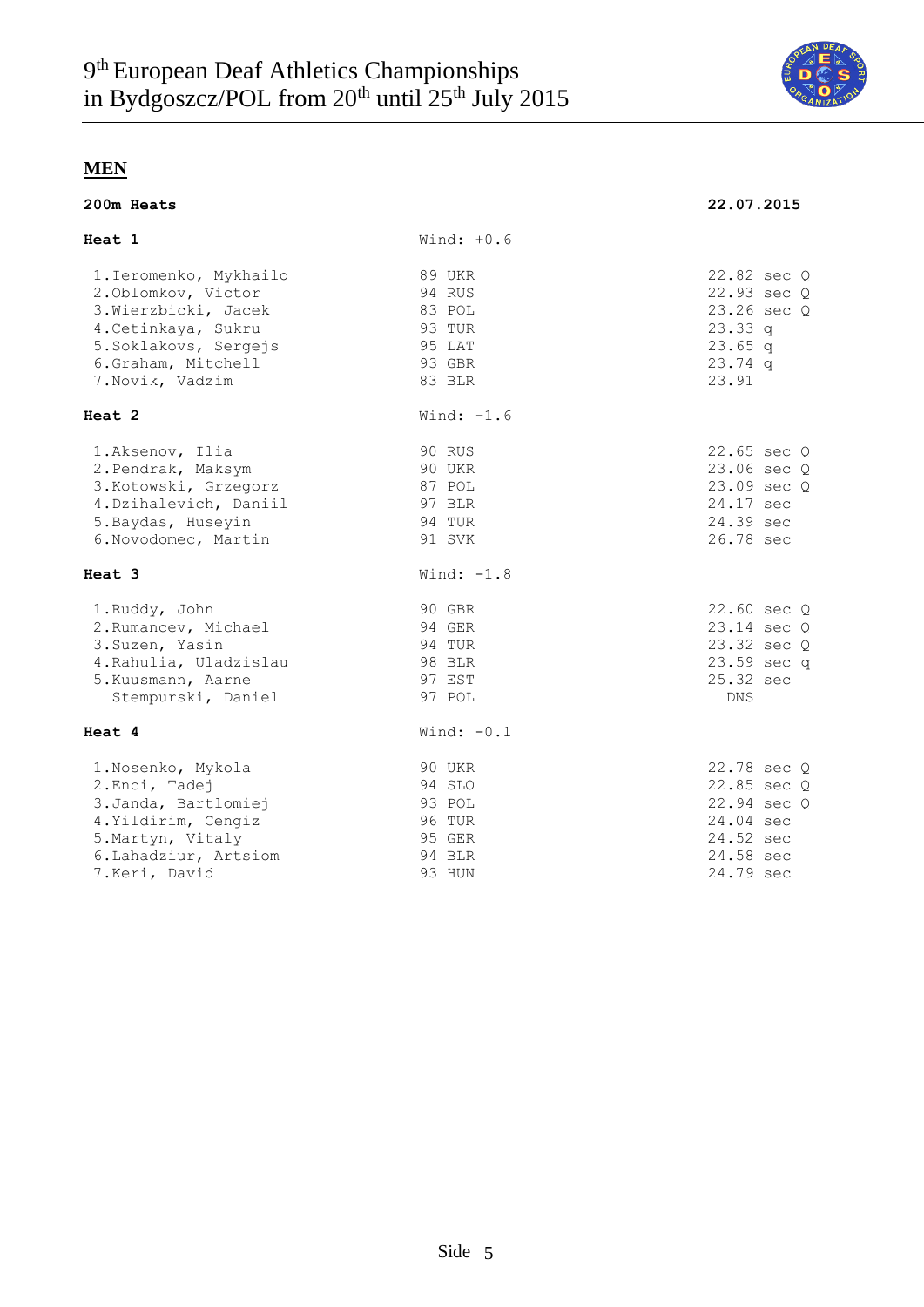

#### **200m Semi finals 22.07.2015**

| 22.07.2015 |  |  |  |  |
|------------|--|--|--|--|

| Heat 1                 | Wind: $+0.2$ |                 |
|------------------------|--------------|-----------------|
| 1.Ruddy, John          | 90 GBR       | 22.20 sec Q     |
| 2. Ieromenko, Mykhailo | 89 UKR       | $22.61$ sec $Q$ |
| 3. Enci, Tadej         | 94 SLO       | 22.68 sec Q     |
| 4. Janda, Bartlomiej   | 93 POL       | 22.70 sec q     |
| 5. Rumancev, Michael   | 94 GER       | 23.00 sec       |
| 6. Cetinkaya, Sukru    | 93 TUR       | 23.07 sec       |
| 7.Suzen, Yasin         | 94 TUR       | 23.16 sec       |
| 8.Graham, Mitchell     | 93 GBR       | 23.91 sec       |
| Heat 2                 | Wind: $+0.2$ |                 |
| 1. Nosenko, Mykola     | 90 UKR       | 22.27 sec Q     |
| 2.Aksenov, Ilia        | 90 RUS       | 22.34 sec Q     |
| 3. Kotowski, Grzegorz  | 87 POL       | 22.71 sec Q     |
| 4. Oblomkov, Victor    | 94 RUS       | 22.72 sec q     |
| 5. Pendrak, Maksym     | 90 UKR       | 22.86 sec       |
| 6. Wierzbicki, Jacek   | 83 POL       | 22.93 sec       |
| 7. Rahulia, Uladzislau | 98 BLR       | 23.08 sec       |
| 8. Soklakovs, Sergejs  | 95 LAT       | 23.43 sec       |
| 200m Final             | Wind: $-0.7$ | 24.07.2015      |
| 1. Nosenko, Mykola     | 90 UKR       | 21.65 sec       |
| 2.Aksenov, Ilia        | 90 RUS       | 22.37 sec       |
| 3. Ruddy, John         | 90 GBR       | 22.39 sec       |
| 4. Janda, Bartlomiej   | 93 POL       | 22.63 sec       |
| 5. Ieromenko, Mykhailo | 89 UKR       | 22.74 sec       |
| 6. Enci, Tadej         | 94 SLO       | 22.80 sec       |
| 7. Oblomkov, Victor    | 94 RUS       | 22.97 sec       |
| Kotowski, Grzegorz     | 87 POL       | MED             |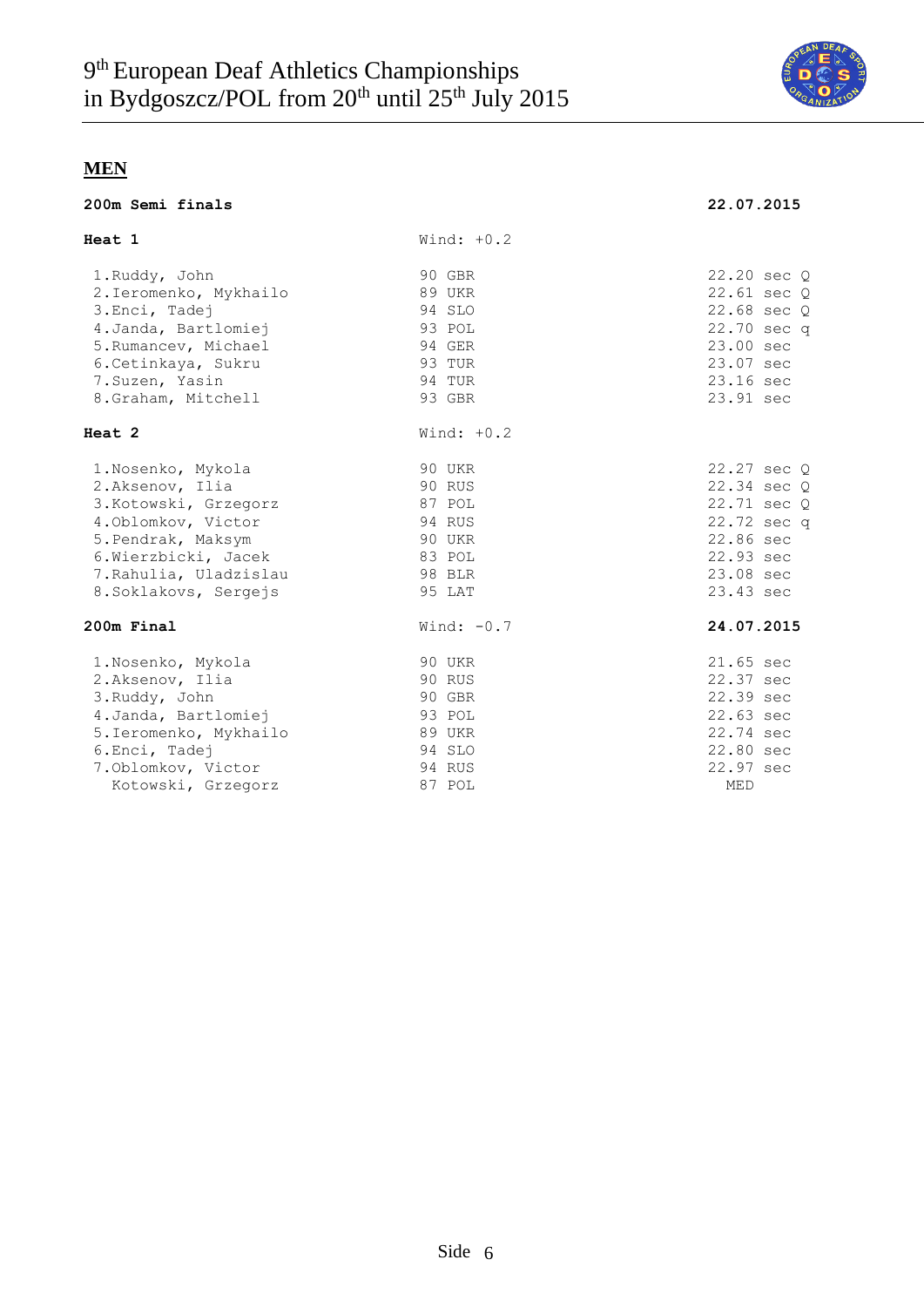

#### **400m Semi finals 20.07.2015**

### **Heat 1**

| 1.Enci, Tadej              | 94 SLO | 49.93 sec Q |
|----------------------------|--------|-------------|
| 2.Abdrakhmanov, Artur      | 86 RUS | 50.12 sec O |
| 3. Miadzel, Lukasz         | 86 POL | 51.14 sec Q |
| 4. Kompaniiets, Serhii     | 96 UKR | 51.26 sec   |
| 5. Rahulia, Uladzislau     | 98 BLR | 51.48 sec   |
| 6. Ortac, Serdar           | 97 TUR | 52.21 sec   |
| 7. Borowski, Mateusz       | 95 POL | 52.57 sec   |
| 8. Novodomec, Martin       | 91 SVK | 54.22 sec   |
| <b>Heat 2</b>              |        |             |
| 1. Rudenko, Dmytro         | 90 UKR | 49.91 sec Q |
| 2. Drach, Sergii           | 88 UKR | 50.26 sec Q |
| 3. Kotowski, Grzegorz      | 87 POL | 50.84 sec Q |
| 4. Suzen, Yasin            | 94 TUR | 50.86 sec q |
| 5.0blomkov, Victor         | 94 RUS | 51.10 sec q |
| 6. Baydas, Hasan           | 94 TUR | 53.47 sec   |
| 7. Marron Village, Roberto | 95 ESP | 53.66 sec   |
| 8. Dzihalevich, Daniil     | 97 BLR | 53.75 sec   |
| 400m Final                 |        | 21.07.2015  |
| 1.Rudenko, Dmytro          | 90 UKR | 48.59 sec   |
| 2. Drach, Sergii           | 88 UKR | 49.20 sec   |
| 3. Enci, Tadej             | 94 SLO | 49.32 sec   |
| 4. Abdrakhmanov, Artur     | 86 RUS | 49.38 sec   |
| 5. Suzen, Yasin            | 94 TUR | 50.08 sec   |
| 6.Kotowski, Grzegorz       | 87 POL | 50.75 sec   |
| 7. Miadzel, Lukasz         | 86 POL | 50.86 sec   |
| 8. Oblomkov, Victor        | 94 RUS | 51.55 sec   |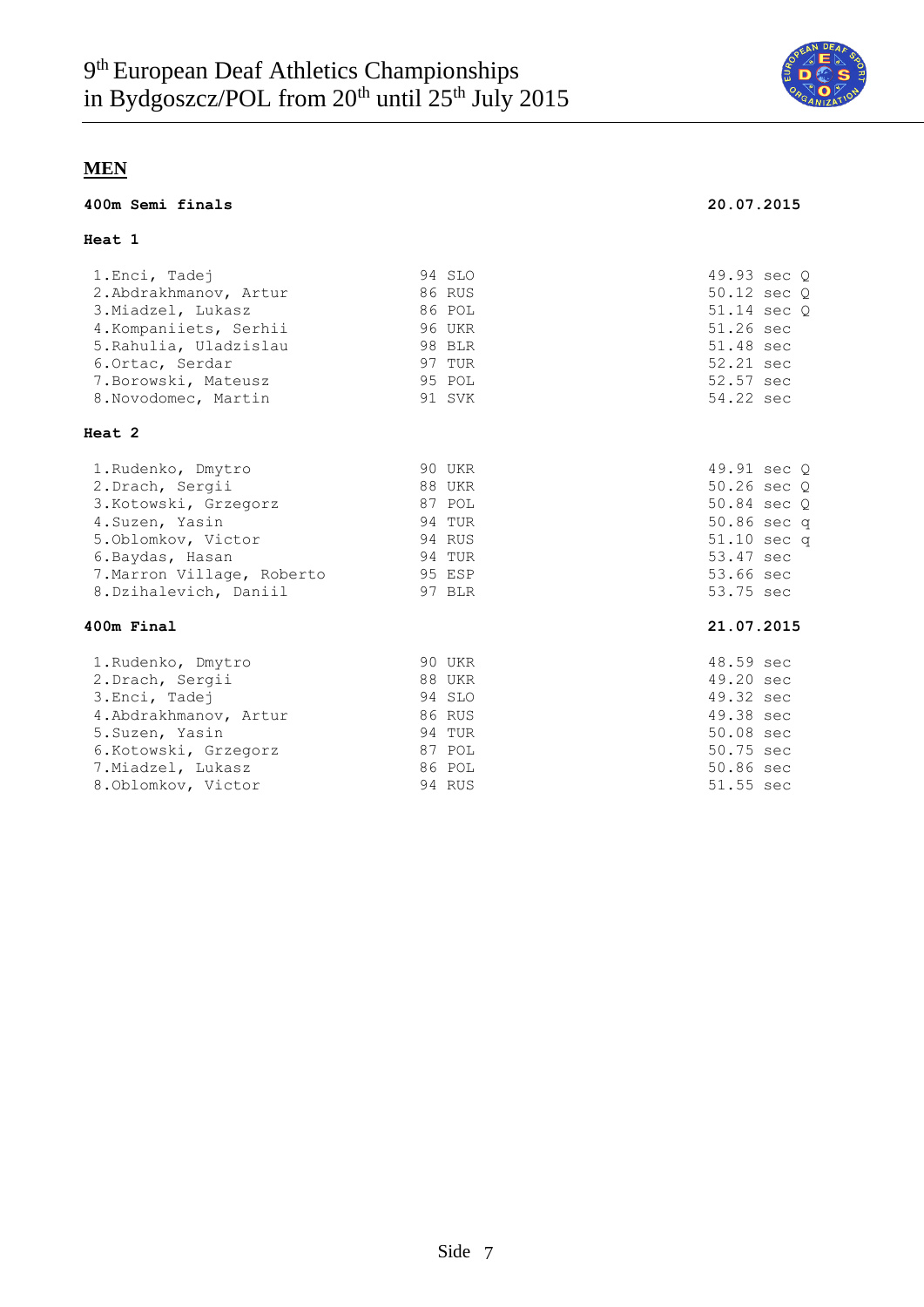

#### **800m Semi finals 22.07.2015**

#### **Heat 1**

| 1. Osmanov, Rovshan        | 91 RUS        | $1:58.56$ min $Q$           |
|----------------------------|---------------|-----------------------------|
| 2. Kulpa, Michal           | 87 POL        | $1:59.36$ min $Q$           |
| 3. Andreev, Andrei         | 86 RUS        | $1:59.56$ min $Q$           |
| 4.Zagajewski, Rafal        | 97 POL        | $2:01.01$ min q             |
| 5. Marron Villace, Roberto | 95 ESP        | $2:02.02$ min               |
| 6.Korkmaz, Ali             | <b>96 TUR</b> | $2:04.95$ min               |
| Helmis, Daniel             | 88 GER        | $\ensuremath{\mathsf{MED}}$ |
| <b>Heat 2</b>              |               |                             |
| 1. Martinez Morga, Jaime   | 95 ESP        | $1:57.86$ min $Q$           |
| 2 Baganov, Daniil          | 92 RUS        | $1:58.54$ min $Q$           |
| 3. Bley, Alexander         | 90 GER        | $1:58.51$ min $Q$           |
| 4. Charniak, Aliaksandr    | 90 BLR        | $1:58.73$ min q             |
| 5. Nowak, Rafal            | 75 POL        | $2:01.07$ min               |
| Baydas, Hasan              | 94 TUR        | <b>DNS</b>                  |
| 800m Final                 |               | 24.07.2015                  |
| 1. Charniak, Aliaksandr    | 90 BLR        | $1:52.58$ min               |
| 2. Martinez Morga, Jaime   | 95 ESP        | $1:52.59$ min               |
| 3. Andreev, Andrei         | 86 RUS        | $1:52.89$ min               |
| .4. Kulpa, Michal          | 87 POL        | $1:53.30$ min               |
| 5. Baganov, Daniil         | 92 RUS        | $1:55.02$ min               |
| 6.Bley, Alexander          | 90 GER        | $1:55.63$ min               |
| 7.0smanov, Rovshan         | 91 RUS        | $1:56.88$ min               |
| 8.Zagajewski, Rafal        | 97 POL        | $2:06.28$ min               |
| 1500m Final                |               | 21.07.2015                  |
| 1. Andreev, Andrei         | 86 RUS        | $3:56.65$ min               |
| 2. Baganov, Daniil         | 92 RUS        | 3:56.93 min                 |
| 3. Charniak, Aliaksandr    | 90 BLR        | 3:57.37 min                 |
| 4. Bley, Alexander         | 90 GER        | 3:58.89 min                 |
| 5.Kulpa, Michal            | 87 POL        | $4:00.10$ min               |
| 6.0smanov, Rovshan         | 91 RUS        | $4:02.02$ min               |
| 7. Marcinkiewicz, Adrian   | 93 POL        | $4:02.64$ min               |
| 8. Nowak, Rafal            | 75 POL        | $4:05.60$ min               |
| 9. Wilkinson, Jonathan     | 94 GBR        | $4:11.45$ min               |
| 10.Stanovsky, Michal       | 93 CZE        | $4:23.26$ min               |
| 11. Korkmaz, Ali           | <b>96 TUR</b> | $4:32.87$ min               |
| Martinez Morga, Jaime      | 95 ESP        | <b>DNF</b>                  |
| Helmis, Daniel             | 88 GER        | MED                         |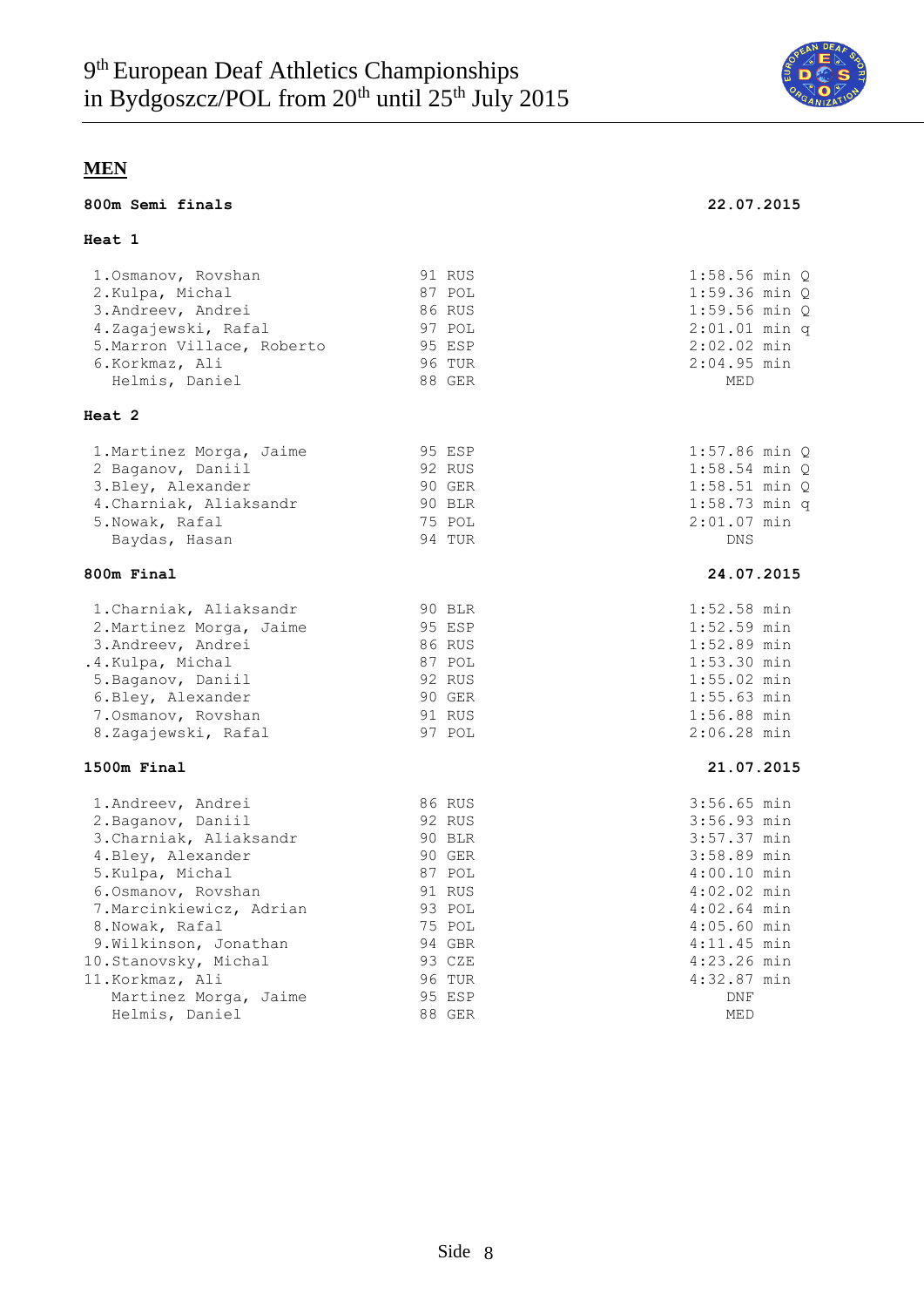

#### **5000m Final 22.07.2015**

| 1.Elnikov, Alexei                     | 91 RUS       | 15:30.07 min  |
|---------------------------------------|--------------|---------------|
| 2. Marcinkiewicz, Adrian              | 93 POL       | 15:31.84 min  |
| 3. Wojciechowski, Michal              | 88 POL       | 15:32.37 min  |
| 4. Kingstedt, Otto                    | 94 SWE       | 15:35.29 min  |
| 5. Nowak, Rafal                       | 75 POL       | 15:51.98 min  |
| 6. Martinez Almeida M., Rafael        | 81 ESP       | 16:06.53 min  |
| 7.Karakulah, Onder                    | 79 TUR       | 16:12.91 min  |
| 8.Van Houwelingen, Ralph              | 94 NED       | 16:18.28 min  |
| 9. Vizzini, Alessandro                | 90 ITA       | 16:20.14 min  |
| 10. Wilkinson, Jonathan               | 94 GBR       | 16:30.30 min  |
| 11. Tumaitis, Donatas                 | 84 LTU       | 17:27.75 min  |
| 12.Hine, Jacob                        | 97 GBR       | 19:04.46 min  |
| Stanovsky, Michal                     | 93 CZE       | DNF           |
| Goerpfert, Thomas                     | 79 GER       | MED           |
| Helmis, Daniel                        | 88 GER       | MED           |
| 10000m Final                          |              | 20.07.2015    |
| 1. Wojciechowski, Michal              | 88 POL       | 32:43.43 min  |
| 2. Kingstedt, Otto                    | 94 SWE       | 33:07.30 min  |
| 3.Elnikov, Alexey                     | 91 RUS       | 33:31.94 min  |
| 4. Martinez Almeida M., Rafael 81 ESP |              | 33:35.88 min  |
| 5.Vizzini, Alessandro                 | 90 ITA       | 34:24.62 min  |
| 6. Tumaitas, Donatas                  | 84 LTU       | 36:01.82 min  |
| Hine, Jacob                           | 97 GBR       | DNF           |
| Marcinkiewicz, Adrian                 | 93 POL       | DNF           |
| Goepfert, Thomas                      | 79 GER       | MED           |
| 110m hurdles Final                    | Wind: $-1.4$ | 21.07.2015    |
| 1. Kniazev, Vladislav                 | 87 RUS       | 14.72 sec     |
| 2.Tyshchenko, Alan                    | 89 RUS       | 14.78 sec     |
| 3. Kulikov, Maksim                    | 84 RUS       | 14.91 sec     |
| 4. Grenins, Maris                     | 81 LAT       | 15.24 sec     |
| 5. Soklakovs, Sergejs                 | 95 LAT       | 17.23 sec     |
| Baysal, Hasan Furkan                  | 98 TUR       | DQ            |
| 400m hurdles Final                    |              | 22.07.2015    |
| 1.Tyshchenko, Alan                    | 89 RUS       | 52.69 sec ECR |
| 2.Grebenshchikov, Konstantin          | 90 RUS       | 52.95 sec     |
| 3.Kulyk, Mykola                       | 81 UKR       | 53.91 sec     |
| 4. Redkin, Viacheslav                 | 85 RUS       | 54.65 sec     |
| 5. Kompaniiets, Serhii                | 96 UKR       | 55.77 sec     |
| 6. Baysal, Hasan Furkan               | 98 TUR       | 73.17 sec     |
| Kuusmann, Aarne                       | 97 EST       | DNF           |
| 3000m steeplechase Final              |              | 25.07.2015    |
| 1. Nowak, Rafal                       | 75 POL       | $9:47.37$ min |
| 2.Elnikov, Alexei                     | 91 RUS       | $9:50.82$ min |
| 3. Marcinkiewicz, Adrian              | 93 POL       | $9:52.70$ min |
| 4.Karakulah, Onder                    | 79 TUR       | 10:16.31 min  |
| 5.Stanovsky, Michal                   | 93 CZE       | 11:01.20 min  |
| Charniak, Aliaksandr                  | 90 BLR       | DNS           |
| Wojciechowski, Michal                 | 88 POL       | DNS           |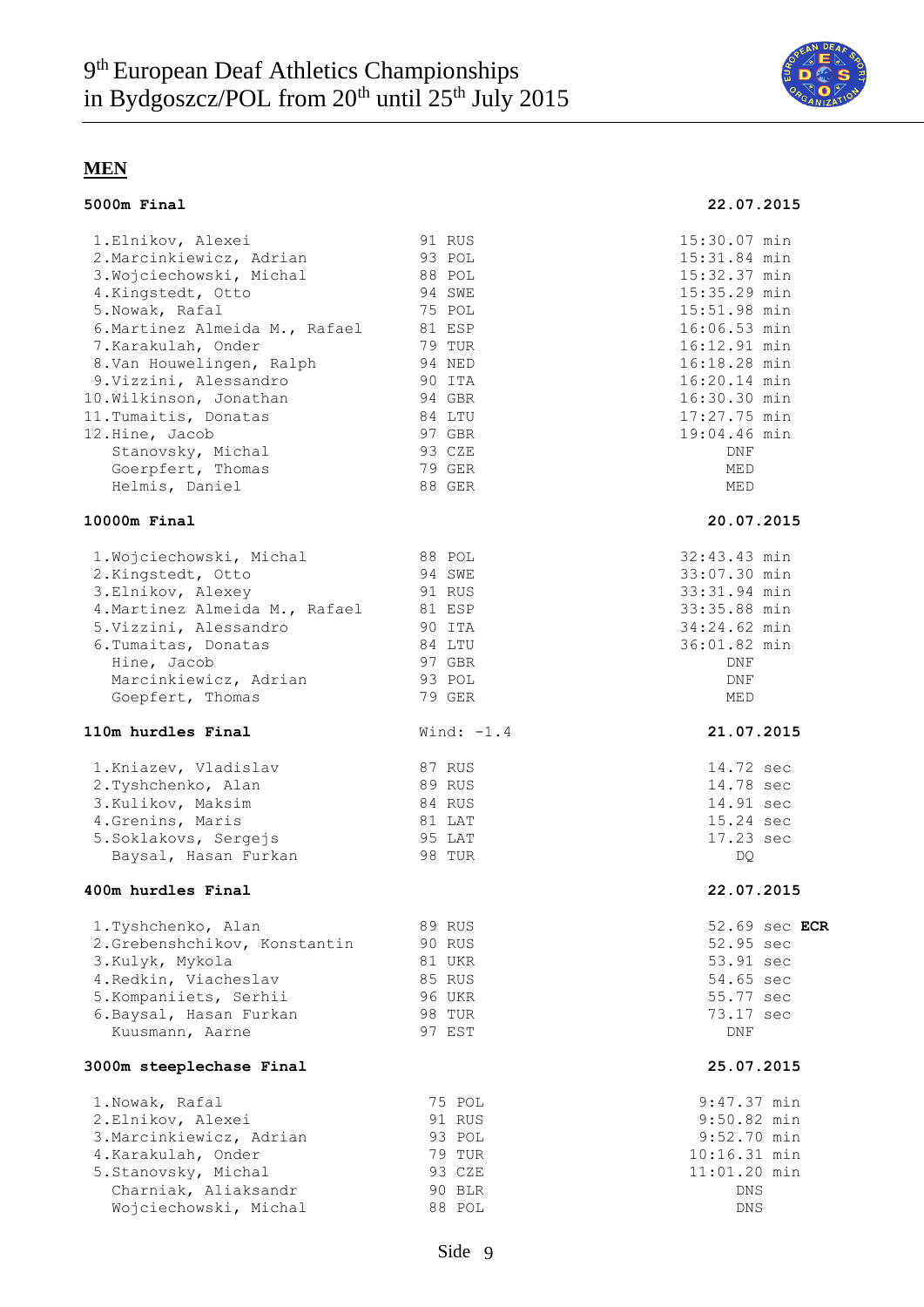

#### **Marathon Final (Lublin/POL) 10.05.2015**

| 1. Karakulah, Onder             |                   |                          |                                                                  |                                     |                  |                          | 79 TUR          |                  |         |         |                           |     | $2:41:01$ h |  |  |  |
|---------------------------------|-------------------|--------------------------|------------------------------------------------------------------|-------------------------------------|------------------|--------------------------|-----------------|------------------|---------|---------|---------------------------|-----|-------------|--|--|--|
| 2. Vella, George                |                   |                          |                                                                  |                                     |                  |                          | 80 MLT          |                  |         |         |                           |     | $3:01:16$ h |  |  |  |
| 3. Helcel, Richard              |                   |                          |                                                                  |                                     |                  |                          | 72 CZE          |                  |         |         |                           |     | $3:04:38$ h |  |  |  |
| 4. Bojtor, Laszlo               |                   |                          |                                                                  |                                     |                  |                          | 88 HUN          |                  |         |         |                           |     | $3:12:53$ h |  |  |  |
| 5. Naniwe, Gilies               |                   |                          |                                                                  |                                     |                  |                          | 73 BEL          |                  |         |         |                           |     | $3:12:54$ h |  |  |  |
| 6.Dumalin, Nico                 |                   |                          |                                                                  |                                     |                  |                          | 67 BEL          |                  |         |         |                           |     | $3:16:25$ h |  |  |  |
| 7.Gierszewski, Pawel            |                   |                          |                                                                  |                                     |                  |                          | 92 POL          |                  |         |         |                           |     | $3:36:25$ h |  |  |  |
| 8.Jus, Leszek                   |                   |                          |                                                                  |                                     |                  |                          | 70 POL          |                  |         |         |                           |     | $3:56:21$ h |  |  |  |
| 9. Haesenne, Thierry            |                   |                          |                                                                  |                                     |                  |                          | 78 BEL          |                  |         |         |                           |     | $4:12:59$ h |  |  |  |
| 10.Veugen, Frank                |                   |                          |                                                                  |                                     |                  |                          | 65 NED          |                  |         |         |                           |     | $4:23:27$ h |  |  |  |
|                                 |                   | Anders, Daniel           |                                                                  |                                     |                  |                          | 79 POL          |                  |         |         |                           |     | DNF         |  |  |  |
|                                 |                   |                          |                                                                  |                                     |                  |                          |                 |                  |         |         |                           |     |             |  |  |  |
| High jump Final                 |                   |                          |                                                                  |                                     |                  |                          |                 |                  |         |         |                           |     | 21.07.2015  |  |  |  |
| 1. Fedorenkov, Denis            |                   |                          |                                                                  |                                     |                  |                          | 96 RUS          |                  |         |         |                           |     |             |  |  |  |
| 2.Khilenko, Konstantin          |                   |                          |                                                                  |                                     | 95 RUS           |                          |                 |                  |         |         | 2.08 m EJR, ECR<br>2.05 m |     |             |  |  |  |
| 3.Hralko, Raman                 |                   |                          |                                                                  |                                     | 92 BLR           |                          |                 |                  |         |         |                           |     | 2.02 m      |  |  |  |
| 4. Horvath, Laszlo              |                   |                          |                                                                  |                                     | 92 HUN<br>1.80 m |                          |                 |                  |         |         |                           |     |             |  |  |  |
| 4. Dabrowski, Karol             |                   |                          |                                                                  |                                     | 95 POL<br>1.80 m |                          |                 |                  |         |         |                           |     |             |  |  |  |
| 6. Cano Garcia, Salvador        |                   |                          |                                                                  |                                     | 87 ESP           |                          |                 |                  |         |         |                           |     | $1.75$ m    |  |  |  |
|                                 |                   |                          |                                                                  |                                     |                  |                          | 90 EST          |                  |         |         |                           |     | 1.70 m      |  |  |  |
| 7.Liiv, Jorgen                  |                   |                          |                                                                  |                                     |                  |                          | 97 POL          |                  |         |         |                           |     | NM          |  |  |  |
|                                 |                   | Ziolkowski, Maciej       |                                                                  |                                     |                  |                          |                 |                  |         |         |                           |     |             |  |  |  |
|                                 |                   |                          | 1.65 1.70 1.75 1.80 1.85 1.90 1.93 1.96 1.99 2.02 2.05 2.08 2.11 |                                     |                  |                          |                 |                  |         |         |                           |     |             |  |  |  |
| $1 -$                           | $\qquad \qquad -$ | $\overline{\phantom{m}}$ | $\qquad \qquad -$                                                |                                     | $\circ$          | $\circ$                  | $\circ$ $\circ$ | $\sim$ 100 $\mu$ | XO      | XO      | $\circ$                   | XXX |             |  |  |  |
| $2 -$                           | $\qquad \qquad -$ |                          | $\sim$ 100 $\mu$ m $^{-1}$                                       | $\overline{\phantom{0}}$<br>$\circ$ |                  | $-$ 0                    |                 | $\circ$          | XO      | $\circ$ | XXX                       |     |             |  |  |  |
| $3 -$                           | $ \,$             | $\circ$                  | $\circ$                                                          | $-$ 0                               |                  | $\overline{\phantom{m}}$ | $\circ$         | $-$              | $\circ$ | $XX -$  | $\mathbf{x}$              |     |             |  |  |  |
| $4 -$                           | $\circ$           | $\circ$                  | XO                                                               | XXX                                 |                  |                          |                 |                  |         |         |                           |     |             |  |  |  |
| $4 -$                           | $\sim$ $-$        | $\circ$                  | XO                                                               | XXX                                 |                  |                          |                 |                  |         |         |                           |     |             |  |  |  |
| 6.0<br>$\sim 1000$ km s $^{-1}$ |                   | $\circ$                  | $-$                                                              | XXX                                 |                  |                          |                 |                  |         |         |                           |     |             |  |  |  |
| 7.80                            | $\circ$           | XXX                      |                                                                  |                                     |                  |                          |                 |                  |         |         |                           |     |             |  |  |  |
| $\overline{\phantom{0}}$        |                   | $\qquad \qquad -$        | XXX                                                              |                                     |                  |                          |                 |                  |         |         |                           |     |             |  |  |  |
|                                 |                   |                          |                                                                  |                                     |                  |                          |                 |                  |         |         |                           |     |             |  |  |  |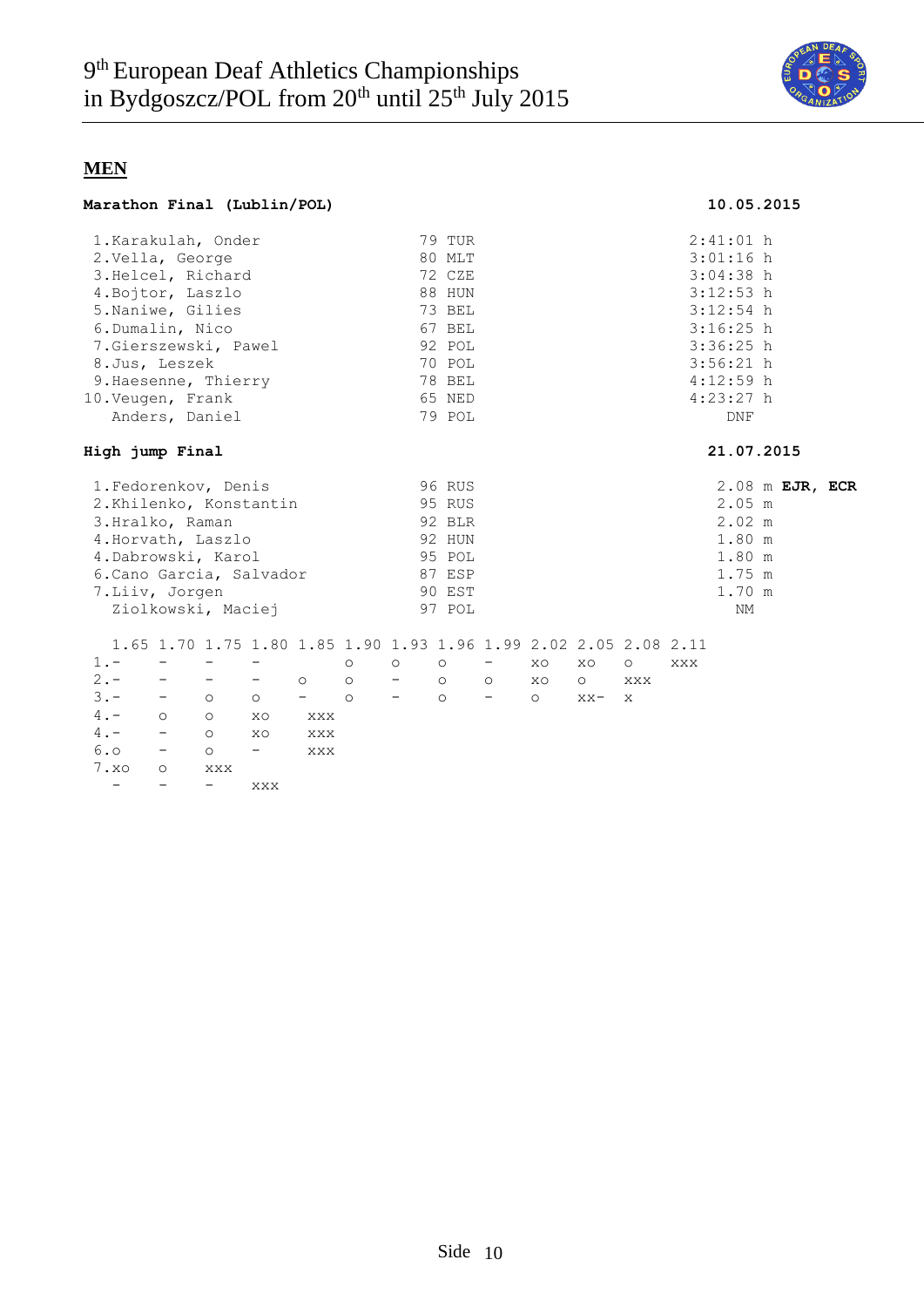

|  |  | Long jump Final |
|--|--|-----------------|
|--|--|-----------------|

# **Long jump Final 20.07.2015**

| 1.Grenins, Maris                 |                      |        |                             | 81 LAT   |              | 7.31 m ECR |  |
|----------------------------------|----------------------|--------|-----------------------------|----------|--------------|------------|--|
|                                  |                      |        | 6.96 x x 7.01 7.14 7.31     |          |              |            |  |
| $-1.6$                           |                      |        | $-0.6 -0.1 +1.6$            |          |              |            |  |
| 2.Hralko, Raman                  |                      |        | 92 BLR                      |          |              | 7.26 m     |  |
|                                  |                      |        | 6.58 6.70 7.26 x x          |          | $\mathbf{X}$ |            |  |
|                                  | $-0.6 + 0.6 + 0.7$   |        |                             |          |              |            |  |
| 3.Nosek, Jakub                   |                      |        | 89 CZE                      |          |              | 7.15 m     |  |
|                                  |                      |        | 6.82 x 6.94 7.13 7.15 7.06  |          |              |            |  |
|                                  | $+0.3$               |        | $+0.0 -0.4 +0.5$            |          | $+0.2$       |            |  |
| 4.Pakin, Ivan                    |                      |        | 91 RUS                      |          |              | 7.12 m     |  |
|                                  | x 7.12 x             |        |                             | x 7.01 x |              |            |  |
|                                  | $-1.1$               |        |                             | $+0.4$   |              |            |  |
| 5.Kulikov, Maksim                |                      |        | 84 RUS                      |          |              | 6.78 m     |  |
|                                  |                      |        | 6.73 $4.31$ 6.68 6.62 x     |          | 6.78         |            |  |
|                                  |                      |        | $+0.2$ $+1.1$ $+0.3$ $-0.4$ |          | $-0.3$       |            |  |
| 6.Khilenko, Konstantin           |                      |        | 95 RUS                      |          |              | 6.61 m     |  |
|                                  | 4.98 6.61 5.31       |        | $X$ and $X$                 |          | $\mathbf{x}$ |            |  |
|                                  | $+0.1 -1.1 +1.6$     |        |                             |          |              |            |  |
| 7.Soklakovs, Sergejs             |                      |        | 95 LAT                      |          |              | 6.53 m     |  |
|                                  |                      |        | 6.53 6.27 x 6.34 6.26 6.53  |          |              |            |  |
|                                  |                      |        | $+1.6$ $-0.4$ $+0.6$ $-0.5$ |          | $+0.7$       |            |  |
| 8. Danylchenko, Volodymyr 92 UKR |                      |        |                             |          |              | 6.44 m     |  |
|                                  |                      |        | 6.44 x 6.06 6.20 6.33 3.28  |          |              |            |  |
| $+1.7$                           |                      |        | $-0.3$ $+0.6$ $+1.8$ $+0.4$ |          |              |            |  |
| 9. Kozich, Aliaksandr            |                      |        | 87 BLR                      |          |              | $6.26$ m   |  |
|                                  | x 6.26 6.16          |        |                             |          |              |            |  |
|                                  | $+0.3 +1.1$          |        |                             |          |              |            |  |
| 10.Liiv, Jorgen                  |                      |        |                             | 90 EST   |              | $6.26$ m   |  |
|                                  | $6.26$ $4.02$ $5.83$ |        |                             |          |              |            |  |
|                                  | $-0.1 + 0.4$         | $+1.3$ |                             |          |              |            |  |
| 11. Pietrzykowski, Rafal         |                      |        |                             | 95 POL   |              | 6.14 m     |  |
|                                  | 5.46 5.91 6.14       |        |                             |          |              |            |  |
|                                  | $-0.6$ $+0.6$ $+0.7$ |        |                             |          |              |            |  |
| 12.Keri, David                   |                      |        |                             | 93 HUN   |              | 5.30 m     |  |
| X                                | $5.22$ $5.30$        |        |                             |          |              |            |  |
|                                  | $+1.6$               | $+1.8$ |                             |          |              |            |  |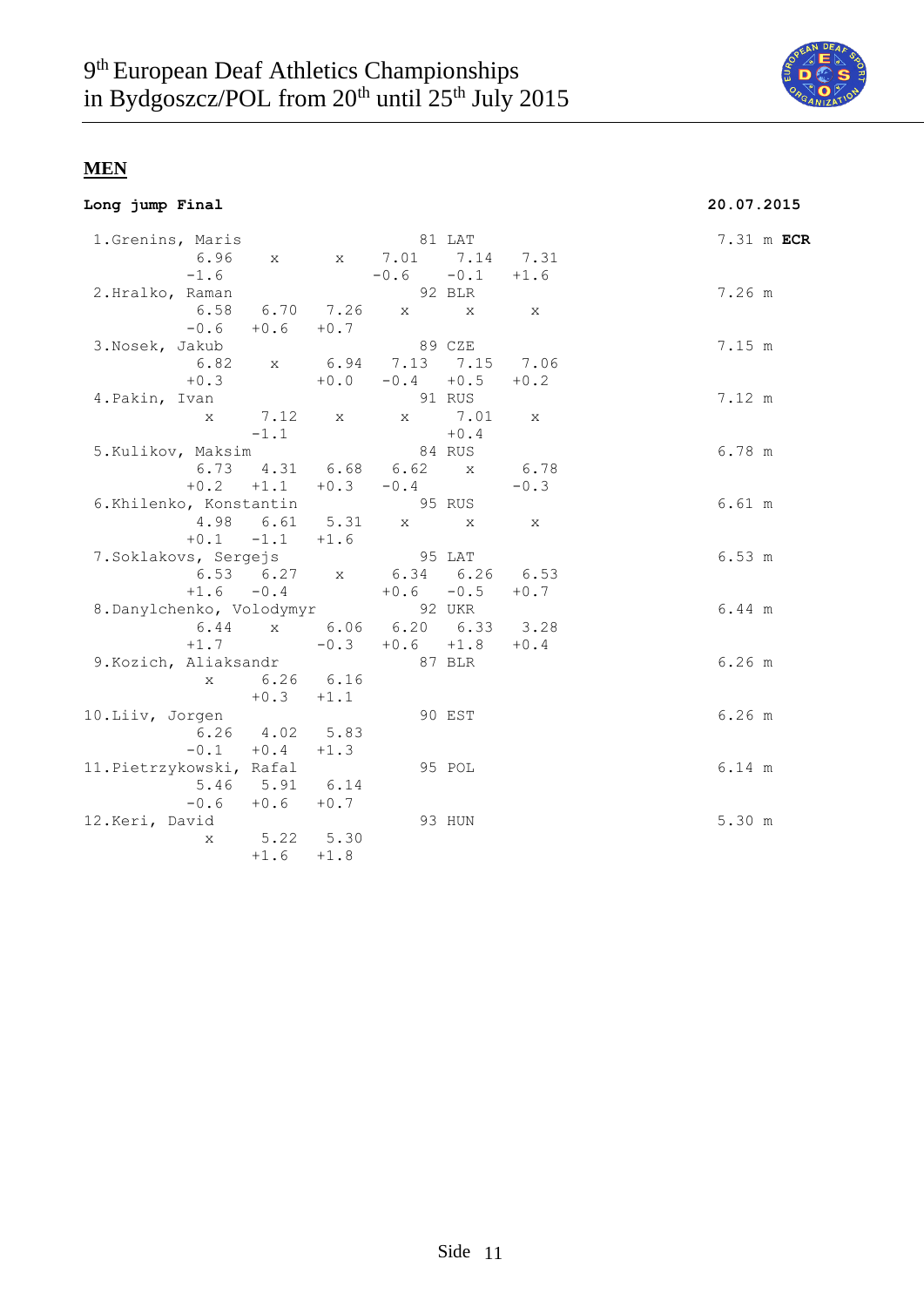

| Triple jump Final |  |  |
|-------------------|--|--|
|-------------------|--|--|

### **Triple jump Final 25.07.2015**

| 1. Pakin, Ivan            | X                 | $\mathbf{X}$  |              | 15.22 15.36 15.15                   | 91 RUS                 |              | 15.36 m    |             |
|---------------------------|-------------------|---------------|--------------|-------------------------------------|------------------------|--------------|------------|-------------|
|                           |                   |               |              | $+0.1 +3.0 +1.7$                    |                        |              |            |             |
| 2.Hralko, Raman           |                   |               |              |                                     | 92 BLR                 |              | 15.17 m    |             |
|                           | $+1.6$            | 13.41 14.48   |              | 14.97 14.72 15.17<br>$+1.7 +2.6$    |                        | 15.04        |            |             |
|                           |                   | $+1.6$        | $+2.0$       | 87 BLR                              |                        | $+1.8$       |            |             |
| 3.Kozich, Aliaksandr      | $\mathbf{x}$      | 14.72         | 15.03        | 14.92                               | $\mathbf{x}$           | 15.07        | 15.07 m    |             |
|                           |                   | $+1.4$        | $+1.0$       | $+1.8$                              |                        | $+2.1$       |            |             |
| 4. Danylchenko, Vololymyr |                   |               |              |                                     | 92 UKR                 |              | 14.87 m    |             |
|                           | 13.52             | $X -$         | $\mathbf{x}$ | $\mathbf x$                         | 14.87                  | $\mathbf{x}$ |            |             |
|                           | $+0.7$            |               |              |                                     | $+1.6$                 |              |            |             |
| 5.Grenins, Maris          |                   |               |              |                                     | 81 LAT                 |              | 14.70 m    |             |
|                           |                   | 14.10 13.96   | 14.22        | 14.30 14.62                         |                        | 14.70        |            |             |
|                           | $+2.4$            | $+1.3$        | $+1.6$       | $+1.1 +1.6$                         |                        | $+0.5$       |            |             |
| 6. Fedorenkov, Denis      |                   |               |              |                                     | <b>96 RUS</b>          |              | 14.53 m    |             |
|                           |                   | 14.16 14.43   |              | 14.34 13.69 x                       |                        | 14.53        |            |             |
|                           |                   | $+1.4 -0.1$   |              | $+1.4$ $+1.6$ $+0.4$                |                        | $+1.6$       |            |             |
| 7. Katalinic, Marko       |                   |               |              |                                     | 93 CRO                 |              | 13.76 m    |             |
|                           |                   |               |              | 13.70 12.96 13.05 13.54 13.27 13.76 |                        |              |            |             |
|                           |                   |               |              | $+1.1$ $+1.4$ $+1.0$ $+1.8$ $+1.8$  |                        | $+2.1$       |            |             |
|                           | Liiv, Jorgen      |               |              |                                     | 90 EST                 |              | ΝM         |             |
|                           | X                 | $\mathbf{X}$  | X            |                                     |                        |              |            |             |
|                           |                   |               |              |                                     |                        |              |            |             |
|                           |                   |               |              |                                     |                        |              |            |             |
| Shot put Final            |                   |               |              |                                     |                        |              | 20.07.2011 |             |
|                           |                   |               |              |                                     |                        |              |            |             |
| 1. Kalmikov, Dmitry       |                   |               |              |                                     | 92 RUS                 |              |            | 16.36 m ECR |
|                           |                   | 16.30 16.36 x |              |                                     | x 16.04                | 16.30        |            |             |
| 2. Ivaskevicius, Vytenis  | $X -$             | 15.39         |              | 16.11                               | 92 LTU<br>$\mathbf{x}$ | X            | 16.30 m    |             |
|                           |                   |               | 16.30        |                                     |                        |              |            |             |
| 3. Khakimov, Denis        |                   |               | 15.60        | $\mathbf X$                         | 93 RUS<br>X            | X            | 16.09 m    |             |
| 4. Jurksa, Mindaugas      |                   | 15.70 16.09   |              |                                     | 92 LTU                 |              | 15.25 m    |             |
|                           | X                 | 14.63         | $\mathbf{X}$ | 15.25 x                             |                        | 15.13        |            |             |
| 5.Bilokon, Oleg           |                   |               |              |                                     | 77 UKR                 |              | 14.48 m    |             |
|                           |                   | 13.57 14.19   | 14.11        | 14.31 14.30                         |                        | 14.48        |            |             |
| 6.Kilic, Mahmut           |                   |               |              |                                     | 83 TUR                 |              | 14.24 m    |             |
|                           |                   | 13.77 13.64   | 13.97        | 14.24 x                             |                        | X            |            |             |
| 7. Bischlager, Christoph  |                   |               |              |                                     | 83 GER                 |              | 12.51 m    |             |
|                           | 12.47             | $X \sim$      | 11.72        | 12.51                               | $\mathbf x$            | X            |            |             |
| 8.Dubik, Jakub            |                   |               |              |                                     | 93 POL                 |              | 11.79 m    |             |
|                           | 11.43             | $\mathbf{X}$  | $\mathbf{X}$ | $11.16 \t x$                        |                        | 11.79        |            |             |
| 9.Varga, Csaba            |                   |               |              |                                     | 83 HUN                 |              | 9.61       |             |
|                           | 9.61              | 9.36          | 9.50         |                                     |                        |              |            |             |
|                           | Rozumczyk, Tomasz |               |              |                                     | 89 POL                 |              | NΜ         |             |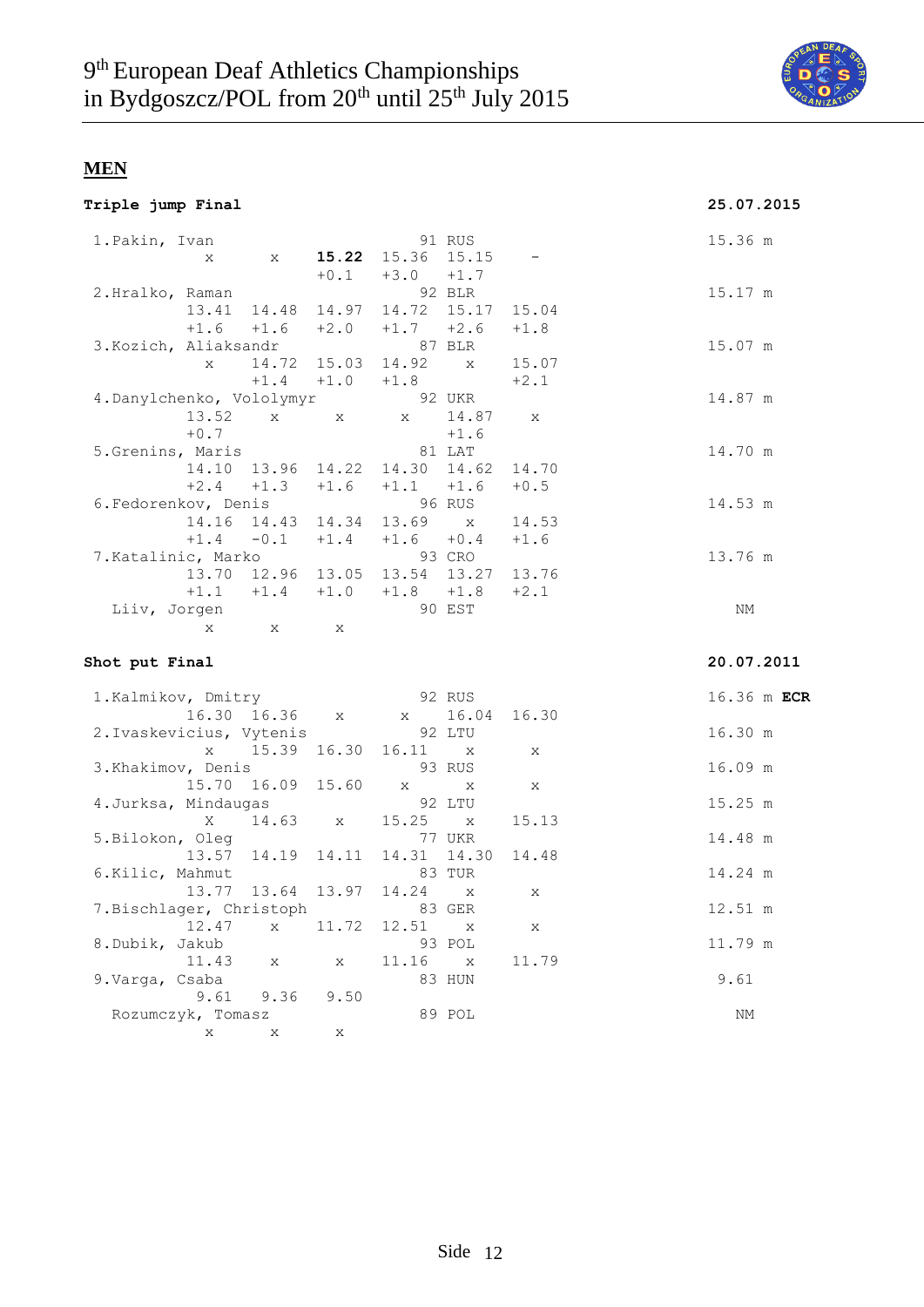

| Discus throw Final |  |  |  |
|--------------------|--|--|--|
|--------------------|--|--|--|

# **Discus throw Final 20.07.2015**

| 1.Kalmykov, Dmitry                                       |                                 | 92 RUS |        |  |         | 55.58 m ECR |
|----------------------------------------------------------|---------------------------------|--------|--------|--|---------|-------------|
|                                                          | x 55.58 53.51 x x 53.20         |        |        |  |         |             |
| 2.Bilokon, Oleg 77 UKR                                   |                                 |        |        |  | 50.01 m |             |
|                                                          | 49.33 50.01 48.97 49.52 x x     |        |        |  |         |             |
| 3.Jurksa, Mindaugas 62 92 LTU                            |                                 |        |        |  | 41.60 m |             |
|                                                          | 39.53 x 40.45 41.60 x 39.80     |        |        |  |         |             |
| 4. Rozumczyk, Tomasz 89 POL                              |                                 |        |        |  | 41.29 m |             |
|                                                          | 41.29 37.25 40.09 x x x         |        |        |  |         |             |
| 5.Khakimov, Denis                                 93 RUS |                                 |        |        |  | 41.15 m |             |
|                                                          | x 38.02 36.80 37.92 41.15 41.07 |        |        |  |         |             |
| 6.Ivaskevicius, Vytenis 92 LTU                           |                                 |        |        |  | 39.28 m |             |
|                                                          | x 38.08 x 39.28 x x             |        |        |  |         |             |
| 7.Bischlager, Christoph 83 GER                           |                                 |        |        |  | 38.51 m |             |
|                                                          | 36.07 34.96 38.51 x 35.41 38.23 |        |        |  |         |             |
| 8.Calhan, Serhan                                         |                                 | 94 TUR |        |  | 36.55 m |             |
|                                                          | 34.50 36.17 x 36.55 x 32.83     |        |        |  |         |             |
| 9.Szczerba, Lukasz                                       |                                 |        | 95 POL |  | 34.81 m |             |
|                                                          | 34.81 33.26 x                   |        |        |  |         |             |
| 10.Cano Garcia, Salvador                                 |                                 | 87 ESP |        |  | 29.67 m |             |
|                                                          | x 29.67 27.64                   |        |        |  |         |             |
| 11.Dubik, Jakub                                          |                                 |        | 93 POL |  | 26.81 m |             |
|                                                          | x x 26.81                       |        |        |  |         |             |

#### **Hammer throw Final 21.07.2015**

| 1.Bgan, Maxim        |              |                   |       |                             | 88 RUS  |              | 60.93 m ECR |  |
|----------------------|--------------|-------------------|-------|-----------------------------|---------|--------------|-------------|--|
|                      |              |                   |       | 58.24 60.93 x 59.92 x 60.12 |         |              |             |  |
| 2. Dragan, Piotr     |              |                   |       |                             | 80 POL  |              | 47.12 m     |  |
|                      | $\mathbf x$  | 45.28             | 46.65 | 46.05 47.12                 |         | $\mathbf{x}$ |             |  |
| 3. Cakir, Muhammet   |              |                   |       |                             | 95 TUR  |              | 46.36 m     |  |
|                      | $\mathbf x$  |                   |       | 42.63 x 42.80 44.99         |         | 46.36        |             |  |
| 4. Thor, Theodor     |              |                   |       |                             | 93 SWE  |              | 44.77 m     |  |
|                      |              |                   |       | 40.92 42.23 x 42.83 x 44.77 |         |              |             |  |
| 5.Szczerba, Lukasz   |              |                   |       |                             | 95 POL  |              | 38.91 m     |  |
|                      |              | 37.03 38.12 38.15 |       |                             | x 37.00 | 38.91        |             |  |
| 6.Bilokon, Oleg      |              |                   |       |                             | 77 UKR  |              | 31.98 m     |  |
|                      | $\mathbf{x}$ | 31.98             |       |                             |         |              |             |  |
| 7. Jurksa, Mindaugas |              |                   |       |                             | 97 LTU  |              | 23.08 m     |  |
|                      | 23.08        |                   |       |                             |         |              |             |  |
| 8.Kilinc, Hakan      |              |                   |       |                             | 86 TUR  |              | 20.08 m     |  |
|                      | 20.08        |                   |       |                             |         |              |             |  |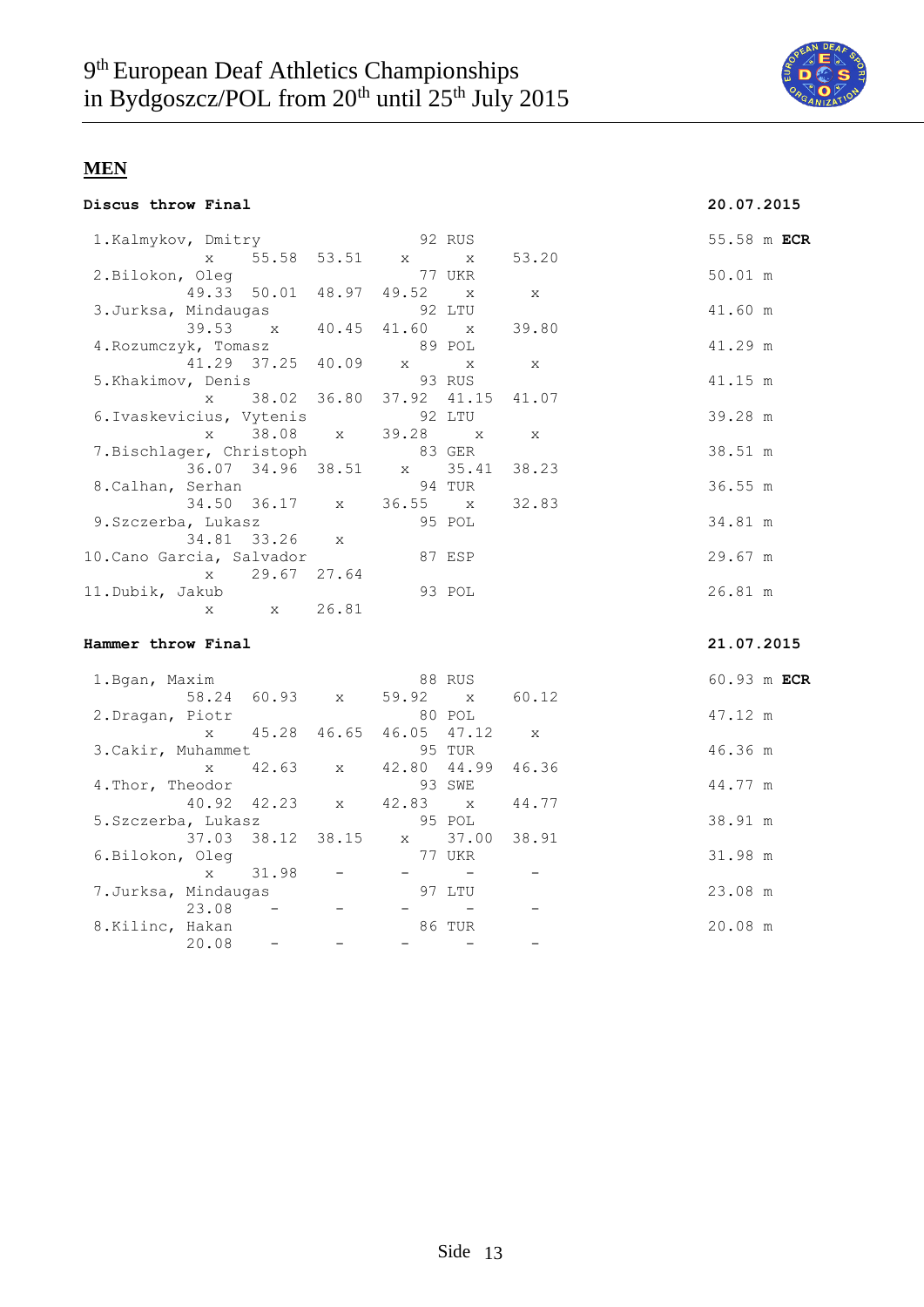

| Javelin throw Final |  |
|---------------------|--|
|                     |  |

### **Javelin throw Final 22.07.2015**

|                        | 1. Thor, Theodor                               |                                          |             |                             | 93 SWE       |             | 64.72 m           |
|------------------------|------------------------------------------------|------------------------------------------|-------------|-----------------------------|--------------|-------------|-------------------|
|                        |                                                |                                          |             | 59.55 59.35 62.28 61.40 x   |              | 64.72       |                   |
|                        | 2. Rozumczyk, Tomasz                           |                                          |             |                             | 89 POL       |             | 63.06 m           |
|                        |                                                | 53.83 63.06                              | $X -$       | $X = 1$                     | $\mathbf{x}$ | 58.65       |                   |
|                        | 3.Tsybizov, Kirill                             |                                          |             |                             | 86 RUS       |             | 62.95 m           |
|                        |                                                | 58.61 62.11 58.79                        |             | $\mathbf x$ and $\mathbf x$ | $\mathbf{x}$ | 62.95       |                   |
| 4. Nosek, Jabub        |                                                |                                          |             |                             | 89 CZE       |             | 53.63 m           |
|                        | $\mathbf{x}$                                   | 53,63                                    | X           | 53.34                       | $\mathbf{x}$ | 48.49       |                   |
|                        | 5. Cano Garcia, Salvador                       |                                          |             |                             | 87 ESP       |             | 47.19 m           |
|                        |                                                | 38.90 44.72 47.19                        |             | 45.43 42.30                 |              | 45.12       |                   |
|                        | 6.Akbulut, Alperen                             |                                          |             |                             | 95 TUR       |             | 45.33 m           |
|                        | $\mathbf{x}$                                   | 34.09                                    | 43.32       | 42.47 42.81                 |              | 45.33       |                   |
|                        | 7.Bischlager, Christoph                        |                                          |             |                             | 83 GER       |             | 42.22 m           |
|                        | $\mathbf{x}$                                   |                                          | 40.98 39.17 | X                           | 42.22        | 42.10       |                   |
|                        | 8.Kilinc, Hakan                                |                                          |             |                             | 96 TUR       |             | 38.70 m           |
|                        |                                                | 37.33 37.17 38.70                        |             | 37.40 x                     |              | $\mathbf x$ |                   |
|                        | 9.Liiv, Jorgen                                 |                                          |             |                             | 90 EST       |             | 35.04 m           |
|                        |                                                | 35.04 32.32                              | X           |                             |              |             |                   |
|                        |                                                |                                          |             |                             |              |             |                   |
| $4 \times 100$ m Final |                                                |                                          |             |                             |              |             | 25.07.2015        |
| 1.UKR                  |                                                |                                          |             |                             |              |             | 41.50 sec ER, ECR |
|                        | Kulyk, Mykola 81 - Vyshynskyi, Dmytro 96 -     |                                          |             |                             |              |             |                   |
|                        | Ieromenko, Mykhailo 89 - Nosenko, Mykola 90    |                                          |             |                             |              |             |                   |
| 2.POL                  |                                                |                                          |             |                             |              |             | 42.52 sec         |
|                        | Stempurski, Daniel 97 - Wierzbicki, Jacek 83 - |                                          |             |                             |              |             |                   |
|                        | Borowski, Mateusz 95 - Janda, Bartkomiej 93    |                                          |             |                             |              |             |                   |
| 3.BLR                  |                                                |                                          |             |                             |              |             | 42.73 sec         |
|                        | Lahadziur, Artsiom 94 - Novik, Vadzim 83 -     |                                          |             |                             |              |             |                   |
|                        | Rahulia, Uladzislau 98 - Hralko, Raman 92      |                                          |             |                             |              |             |                   |
| <b>RUS</b>             |                                                |                                          |             |                             |              |             | DNF               |
|                        | Tolchev, Andrey 91 - Pakin, Ivan 91 -          |                                          |             |                             |              |             |                   |
|                        |                                                | Kniazev, Vladislav 87 - Aksenov, Ilia 90 |             |                             |              |             |                   |
|                        |                                                |                                          |             |                             |              |             |                   |
| TUR                    |                                                |                                          |             |                             |              |             | DNF               |
|                        | Dogru, Semih 93 - Suzen, Yasin 94 -            |                                          |             |                             |              |             |                   |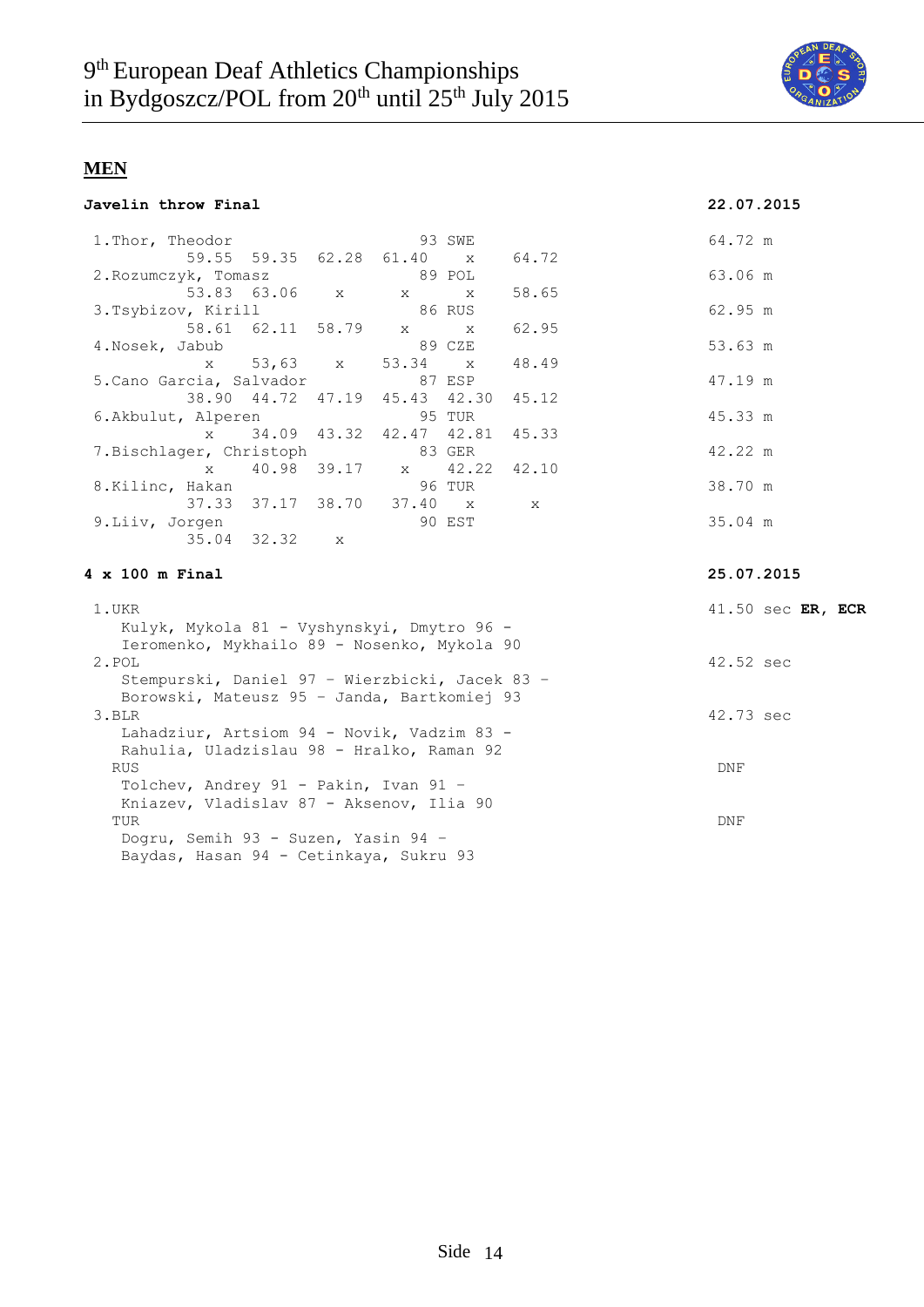

### **4 x 400 m Final 25.07.2015**

| 25.07.2015 |  |  |  |  |
|------------|--|--|--|--|
|            |  |  |  |  |

| 1.UKR<br>Kompaniiets, Serhii 96 - Drach, Sergii 88                                                       | $3:15.89$ min |
|----------------------------------------------------------------------------------------------------------|---------------|
| Ieromenko, Mykhailo 89 - Rudenko, Dmytro 90<br>2.RUS                                                     | $3:16.88$ min |
| Abdrakhmanov, Artur 86 - Grebenshchikov, Konstantin 90<br>Redkin, Viacheslav 85 - Oblomkov, Victor 94 86 |               |
| 3.TUR                                                                                                    | $3:22.61$ min |
| Cetinkaya, Sukru 93 - Baydas, Hasan 94 TUR -                                                             |               |
| Ortac, Serdar 97 - Suzen, Yasin 94<br>4.POL                                                              | $3:25.36$ min |
| Borowski, Mateusz 95 - Miadzel, Lukasz 86                                                                |               |
| Ojdana, Adrina 95 - Kulpa, Michal                                                                        |               |
| $5.$ BLR                                                                                                 | $3:25.98$ min |
| Novik, Vadzim 83 - Charniak, Aliaksandr -                                                                |               |
| Dzihalevich, Daniil 97 - Rahulia, Uladzislau 98 BLR<br>6.GER                                             | $3:26.07$ min |
| Rumancev, Micheal 94 - Helmis, Daniel 88                                                                 |               |
| Martyn, Vitaly 95 - Bley, Alexander 90                                                                   |               |
| 7.GBR                                                                                                    | $3:35.29$ min |
| Graham, Mitchell 93 - Wilkinson, Jonathan 94 -<br>Hine, Jacob 97 - Ruddy, John 90                        |               |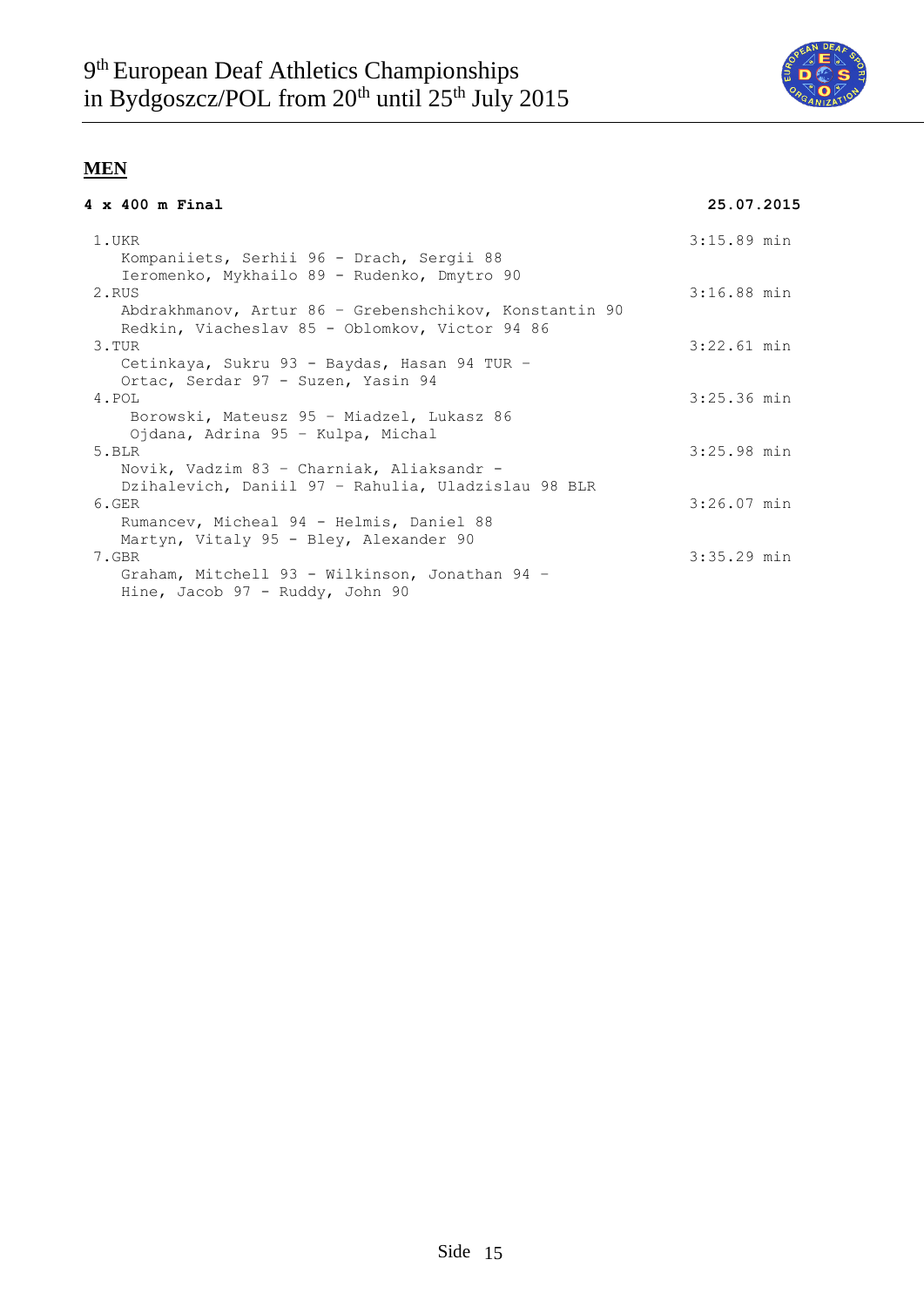

| 100m Semi finals                                                                                                                                                                             |                                                                                     | 20.07.2015                                                                                            |
|----------------------------------------------------------------------------------------------------------------------------------------------------------------------------------------------|-------------------------------------------------------------------------------------|-------------------------------------------------------------------------------------------------------|
| Heat 1                                                                                                                                                                                       | Wind: $-2.5$                                                                        |                                                                                                       |
| 1. Den Exter, Elaine<br>2. Chebatarova, Tatsiana<br>3. Urbanski, Jessica<br>4. Bodiakina, Elena<br>5. Nowaczyk, Natalia<br>Shapoval, Yuliya                                                  | 97 NED<br>84 BLR<br>93 GER<br>94 RUS<br>99 POL<br>92 UKR                            | 12.76 sec Q<br>12.85 sec Q<br>12.95 sec<br>13.04 sec<br>14.09 sec<br><b>DNF</b>                       |
| Heat 2                                                                                                                                                                                       | Wind: $-0.4$                                                                        |                                                                                                       |
| 1. Grishina, Marina<br>2. Manninen, Emilija<br>3. Sadavaya, Darya<br>4. Schneid, Georgina<br>5. Losala, Asnath<br>6.Hralko, Marharyta                                                        | 88 RUS<br>81 EST<br>97 BLR<br>90 GER<br>94 GBR<br>87 BLR                            | 12.56 sec Q<br>12.82 sec Q<br>13.07 sec<br>13.14 sec<br>13.63 sec<br>15.51 sec                        |
| Heat 2                                                                                                                                                                                       | Wind: $+0.4$                                                                        |                                                                                                       |
| 1. Stappers, Flore<br>2.Klimova, Oxana<br>3.Zhurbenkova, Katsiayna<br>4. Turkova, Olena<br>5.0mar, Makasidi<br>6.Komander, Martina<br>7. Lewandowska, Natalia                                | 95 BEL<br>90 RUS<br>98 BLR<br><b>96 UKR</b><br>91 FRA<br>92 POL<br>91 POL           | 12.36 sec Q<br>12.74 sec Q<br>12.88 sec q<br>12.92 sec q<br>13.02 sec<br>13.42 sec<br>13.70 sec       |
| 100m Final                                                                                                                                                                                   | Wind: $-0.7$                                                                        | 20.07.2015                                                                                            |
| 1. Grishina, Marina<br>2. Stappers, Flore<br>3. Chebatarova, Tatsiana<br>4.Klimova, Oxana<br>5.Dan Exeter, Elaine<br>6. Manninen, Emilija<br>7.Zhuberbenkova, Katsiayna<br>8. Turkova, Olena | 88 RUS<br>95 BEL<br>84 BLR<br>90 RUS<br>97 NED<br>81 EST<br>98 BLR<br><b>96 UKR</b> | 12.32 sec<br>12.36 sec<br>12.60 sec<br>12.65 sec<br>12.66 sec<br>12.69 sec<br>12.89 sec<br><b>DNF</b> |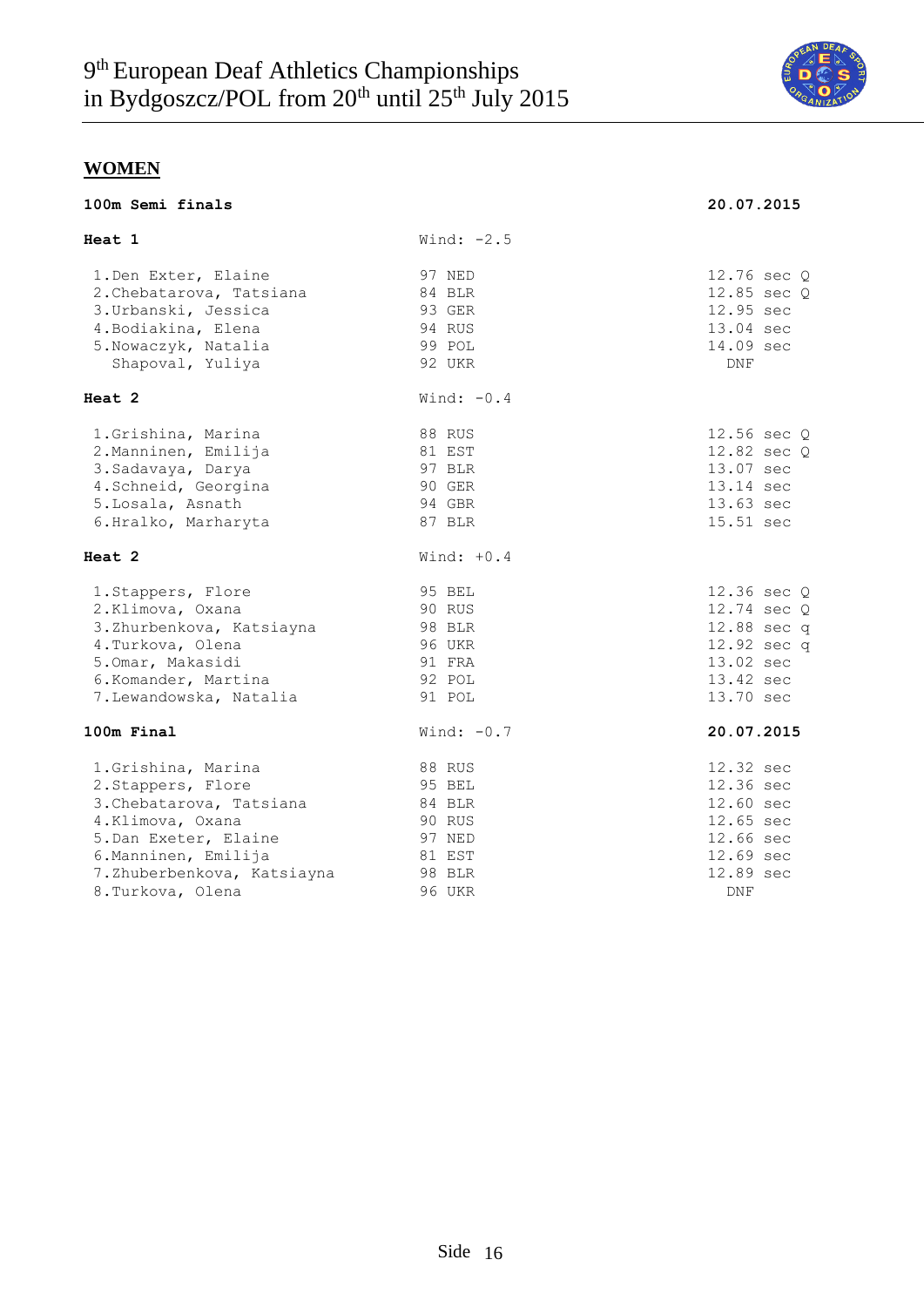

**200m Semi finals 22.07.2015**

|  |  |  | 200m Semi finals |
|--|--|--|------------------|
|--|--|--|------------------|

| Heat 1                    | Wind: $-0.9$  |             |
|---------------------------|---------------|-------------|
| 1. Golovina, Ksenia       | 92 RUS        | 25.51 sec 0 |
| 2.Zhurbenkova, Katsiayna  | <b>98 RUS</b> | 26.11 sec Q |
| 3. Chernysheva, Victoria  | 98 RUS        | 26.71 sec 0 |
| 4.0mar, Makasidi          | 91 FRA        | 26.90 sec   |
| 5. Hancharova, Yana       | 88 BLR        | 27.15 sec   |
| 6.Komander, Martina       | 92 POL        | 28.52 sec   |
| Turkova, Olena            | 96 UKR        | <b>DNF</b>  |
| Manninen, Emilija         | 81 EST        | <b>DNS</b>  |
| Heat 2                    | Wind: $-0.9$  |             |
| 1. Stappers, Flore        | 95 BEL        | 25.53 sec 0 |
| 2. Den Exter, Elaine      | 97 NED        | 26.16 sec Q |
| 3. Bodiakina, Elene       | 94 RUS        | 26.53 sec Q |
| 4. Lewandowska, Katarzyna | 91 POL        | 26.72 sec q |
| 5. Chebatarova, Tatsiana  | 84 BLR        | 26.81 sec q |
| 6. Sadavaya, Darya        | 97 BLR        | 27.19 sec   |
| 7. Lewandowska, Natalia   | 91 POL        | 29.10 sec   |
| Kuprych, Solomiia         | 90 UKR        | DNF         |
| 200m Final                | Wind: $+2.4$  | 24.07.2015  |
| 1. Golovina, Ksenia       | 92 RUS        | 24.66 sec   |
| 2. Stappers, Flore        | 95 BEL        | 25.29 sec   |
| 3. Den Exter, Elaine      | 97 NED        | 25.92 sec   |
| 4.Zhurbenkova, Katsiayna  | 98 RUS        | 26.04 sec   |
| 5. Chebatarova, Tatsiana  | 84 BLR        | 26.13 sec   |
| 5. Chernysheva, Victoria  | 98 RUS        | 26.13 sec   |
| 7. Bodiakina, Elene       | 94 RUS        | 26.64 sec   |
| 8. Lewandowska, Katarzyna | 91 POL        | 26.84 sec   |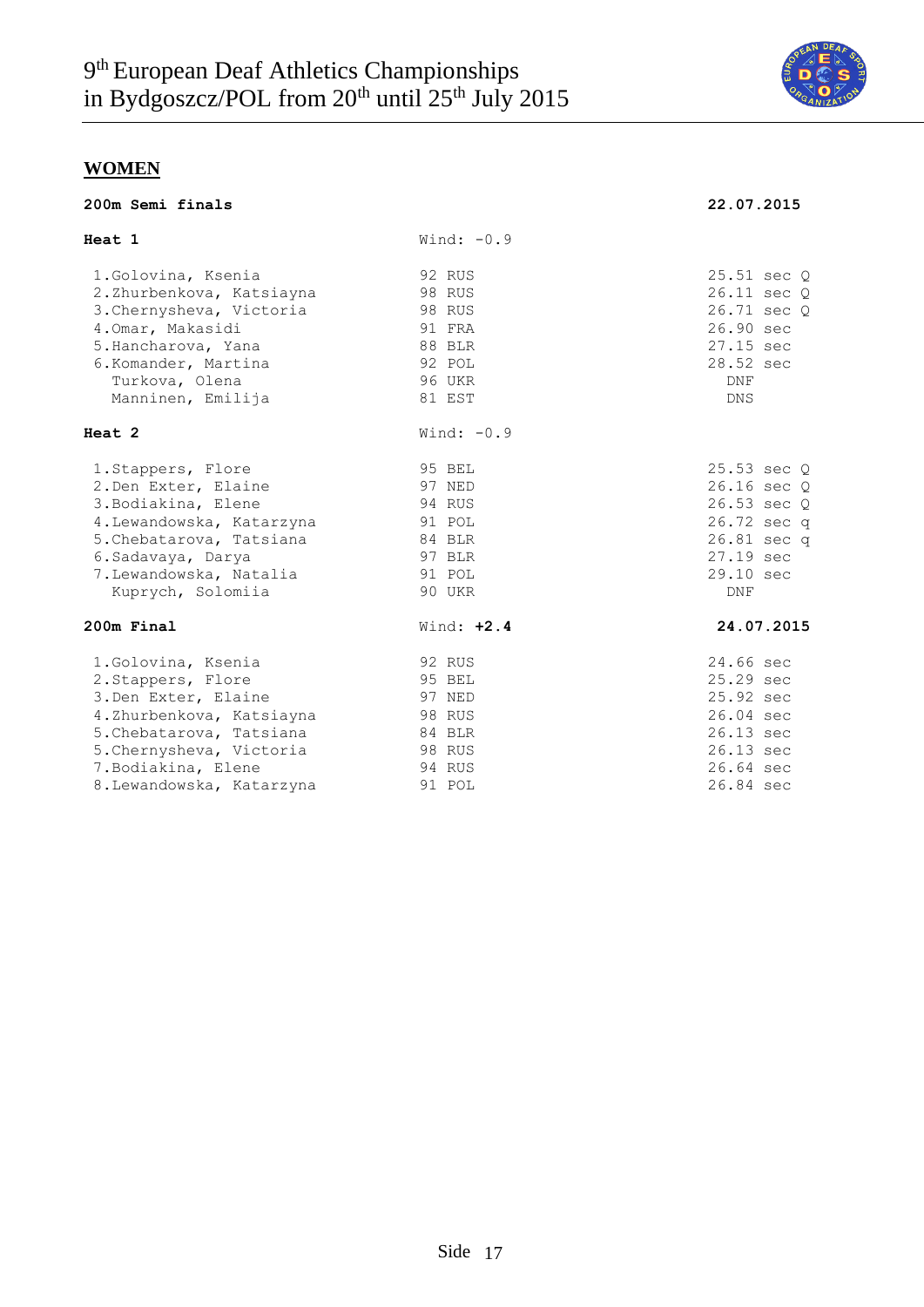

| 400m Semi finals                                                                                                                                                                                                            |                                                                                                  | 20.07.2015                                                                                                                                                            |
|-----------------------------------------------------------------------------------------------------------------------------------------------------------------------------------------------------------------------------|--------------------------------------------------------------------------------------------------|-----------------------------------------------------------------------------------------------------------------------------------------------------------------------|
| <b>Heat</b> 1                                                                                                                                                                                                               |                                                                                                  |                                                                                                                                                                       |
| 1. Kuprych, Solomiia<br>2.Khaladzhan, Asya<br>3. Rybalkina, Viktoriia<br>4. Hancharova, Yana<br>5. Nowak, Katarzyna                                                                                                         | 90 UKR<br>92 RUS<br>87 UKR<br>88 BLR<br>96 POL                                                   | 58.02 sec Q<br>58.23 sec Q<br>58.82 sec Q<br>60.33 sec q<br>65.87 sec                                                                                                 |
| Heat 2                                                                                                                                                                                                                      |                                                                                                  |                                                                                                                                                                       |
| 1. Tsiarentsyeva, Alena<br>2. Belaya, Katsiaryna<br>3. Chernysheva, Victoria<br>4. Iezlovetska, Natalia<br>5. Kuzin, Angelika<br>6. Balta, Madera                                                                           | 82 BLR<br>88 BLR<br>98 RUS<br>83 UKR<br>90 POL<br>98 LAT                                         | 58.13 sec Q<br>58.50 sec Q<br>59.69 sec Q<br>60.12 sec q<br>61.84 sec<br>66.60 sec                                                                                    |
| 400m Final                                                                                                                                                                                                                  |                                                                                                  | 21.07.2015                                                                                                                                                            |
| 1. Tsiarentsyeva, Alena<br>2. Chernysheva, Victoria<br>3. Kuprych, Solomiia<br>4. Belaya, Katsiaryna<br>5.Khaladzhan, Asya<br>6. Rybalkina, Viktoriia<br>7. Iezlovetska, Natalia<br>8. Hancharova, Yana                     | 82 BLR<br>98 RUS<br><b>90 UKR</b><br>88 BLR<br>92 RUS<br>87 UKR<br>83 UKR<br>88 BLR              | 55.96 sec<br>57.44 sec<br>57.51 sec<br>57.54 sec<br>58.18 sec<br>58.34 sec<br>58.80 sec<br>59.54 sec                                                                  |
| 800 m Final                                                                                                                                                                                                                 |                                                                                                  | 24.07.2015                                                                                                                                                            |
| 1. Tsiarentsyeva, Alena<br>2. Gurova, Evgenia<br>3. Erofeeva, Nelli<br>4. Sydorenko, Anastaslia<br>5. Kuzin, Angelika<br>6.Karlsson, Lycke<br>7. Krautsova, Liudmila<br>8.Mihaly, Reka<br>8.Zareba, Edyta<br>Karlsson, Lina | 82 BLR<br>87 RUS<br>83 RUS<br>94 UKR<br>90 POL<br>98 FIN<br>98 BLR<br>96 HUN<br>82 POL<br>98 FIN | $2:10.45$ min ECR<br>$2:13.58$ min<br>$2:14.62$ min<br>$2:18.97$ min<br>$2:21.75$ min<br>$2:21.92$ min<br>$2:24.05$ min<br>$2:26.90$ min<br>2:31.09 min<br><b>DNF</b> |
| 1500 m Final                                                                                                                                                                                                                |                                                                                                  | 21.07.2015                                                                                                                                                            |
| 1. Erofeeva, Nelli<br>2. Sydorenko, Anastaslia<br>3. Gurova, Evgenia<br>4.Karlsson, Lycke<br>5. Krautsova, Liudmila<br>Nowak, Katarzyna<br>Zareba, Edyta<br>Gainetdinova, Daria                                             | 83 RUS<br>94 UKR<br>87 RUS<br>98 FIN<br>98 BLR<br>96 POL<br>82 POL<br>85 RUS                     | 4:36.01 min ECR<br>$4:43.53$ min<br>$4:47.47$ min<br>$4:52.37$ min<br>5:11.40 min<br>DNF<br>DNF<br>DNS                                                                |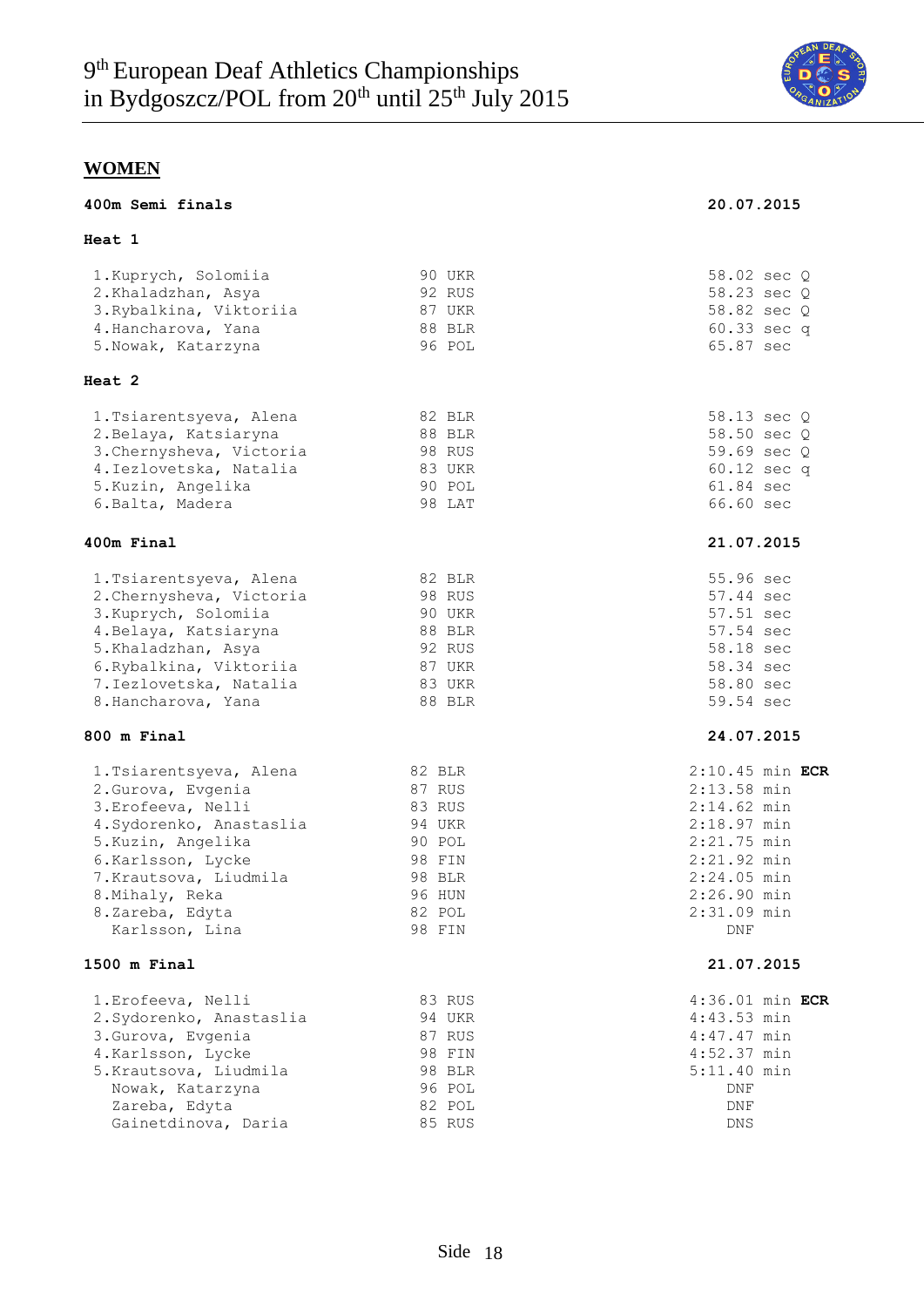

| 5000m Final                                                                                                                                                                                |                                                                                     | 22.07.2015                                                                                                     |
|--------------------------------------------------------------------------------------------------------------------------------------------------------------------------------------------|-------------------------------------------------------------------------------------|----------------------------------------------------------------------------------------------------------------|
| 1.Iakubovskaia, Olga<br>2. Bairamova, Yuliia<br>3. Gainetdinova, Daria<br>4. Rios Campoy, Maite<br>5. Hawkins, Candy<br>6.Kuzin, Angelika<br>Svynobii, Mariia<br>Sydorenko, Anastasiia     | 81 RUS<br>86 UKR<br>85 RUS<br>86 ESP<br>71 GBR<br>90 POL<br>92 UKR<br>94 UKR        | 17:52.04 min ECR<br>17:54.01 min<br>18:24.10 min<br>20:18.17 min<br>21:14.11 min<br>21:22.42 min<br>DNF<br>DNF |
| $10000m$ Final                                                                                                                                                                             |                                                                                     | 20.07.2015                                                                                                     |
| 1.Iakubovskaia, Olga<br>2. Bairamova, Yuliia<br>3. Gainetdinova, Daria<br>4. Rio Campoy, Maite<br>5.Zareba, Edyta<br>6. Hawkins, Candy<br>Svynobii, Mariia                                 | 81 RUS<br>86 UKR<br>85 RUS<br>86 ESP<br>82 POL<br>71 GBR<br>92 UKR                  | 37:24.94 min ECR<br>37:26.25 min<br>37:35.47 min<br>42:34.32 min<br>42:37.80 min<br>45:04.97 min<br>DNF        |
| 100m hurdles Semi finals                                                                                                                                                                   | Wind: $+0.7$                                                                        | 21.07.2015                                                                                                     |
| Heat 1                                                                                                                                                                                     |                                                                                     |                                                                                                                |
| 1.Olenko, Kairit<br>2. Turkova, Olena<br>3. Borovskaya, Valeria<br>Brutscher, Nadine<br>Merker, Felicitas                                                                                  | 85 EST<br><b>96 UKR</b><br>95 RUS<br>94 GER<br>92 GER                               | 14.73 sec Q<br>15.14 sec Q<br>16.25 sec Q<br>DQ<br>DNF                                                         |
| Heat 2                                                                                                                                                                                     | Wind:                                                                               |                                                                                                                |
| 1. Shapoval, Yuliya<br>2. Klechkina, Anastasia<br>3. Schneid, Georgina<br>4.Zagodirenko, Daria<br>5. Landar, Marja-Liisa                                                                   | 88 UKR<br>94 RUS<br>90 GER<br>91 RUS<br>90 EST                                      | 15.33 sec Q<br>15.49 sec Q<br>15.72 sec Q<br>15.74 sec q<br>16.30 sec q                                        |
| 100m hurdles Final                                                                                                                                                                         | Wind: $-2.3$                                                                        | 21.07.2015                                                                                                     |
| 1. Shapoval, Yuliya<br>2.Olenko, Kairit<br>3. Turkova, Olena<br>4.Klechkina, Anastasia<br>5.Zagodirenko, Daria<br>6. Schneid, Georgina<br>7. Borovskaya, Valeria<br>8. Landar, Marja-Liisa | 88 UKR<br>85 EST<br><b>96 UKR</b><br>94 RUS<br>91 RUS<br>90 GER<br>95 RUS<br>90 EST | 14.77 sec<br>14.78 sec<br>15.54 sec<br>15.61 sec<br>16.06 sec<br>16.20 sec<br>16.39 sec<br>16.55 sec           |
| 400m hurdles Final                                                                                                                                                                         |                                                                                     | 23.07.2015                                                                                                     |
| 1. Manninen, Emilija<br>2. Belaya, Katsiaryna<br>3.Khaladzhan, Asya<br>4.Zagodirenko, Daria<br>5. Shapoval, Yulija<br>Turkova, Olena                                                       | 81 EST<br>88 BLR<br>92 RUS<br>91 RUS<br><b>88 UKR</b><br>96 UKR                     | 61.91 sec ECR<br>63.14 sec<br>63.86 sec<br>64.95 sec<br>68.19 sec<br><b>DNS</b>                                |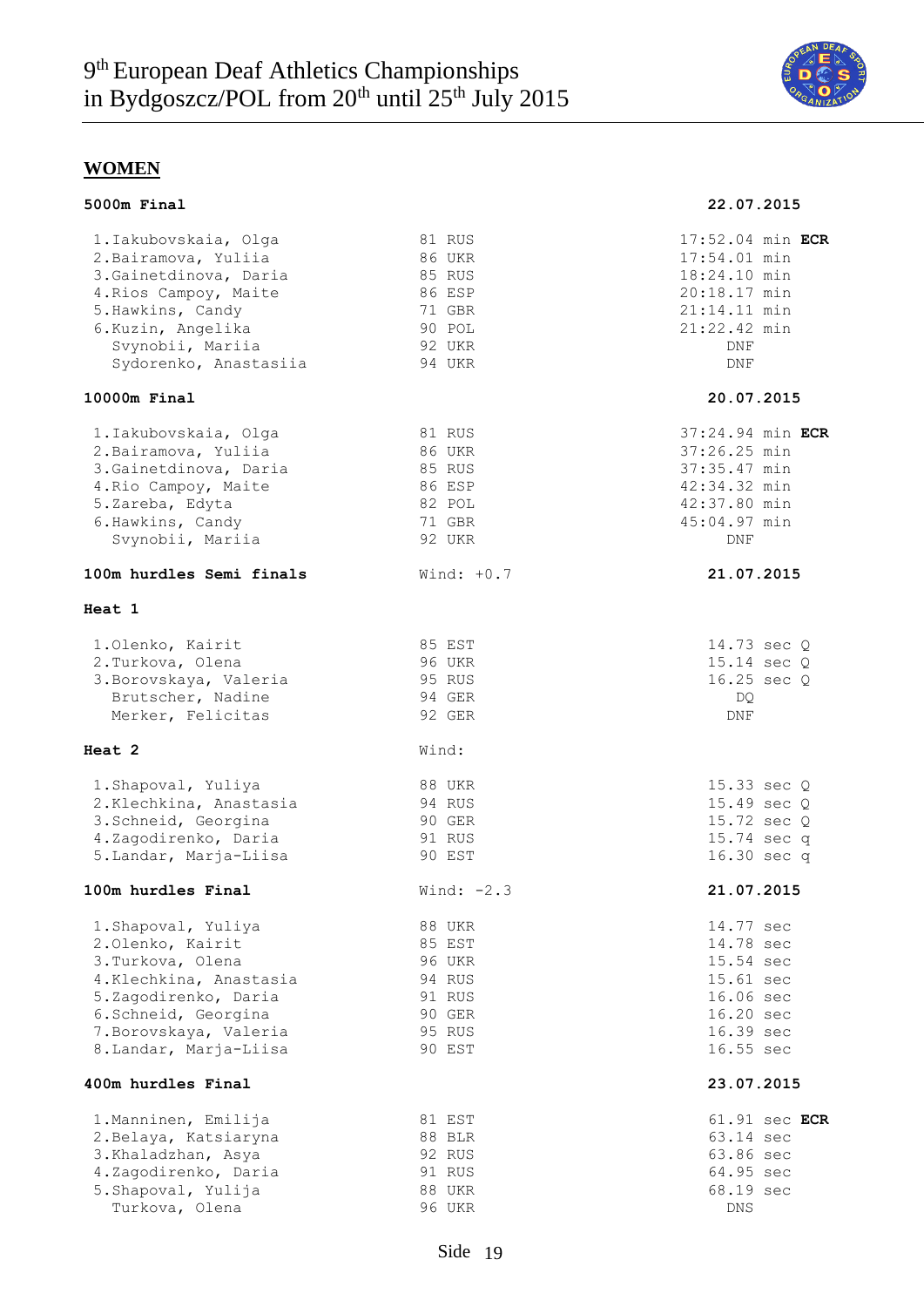

**3000m steeplechase Final 25.07.2015**

# **WOMEN**

|  |  | 3000m steeplechase Final |  |
|--|--|--------------------------|--|
|--|--|--------------------------|--|

| 1.Iakubovskaia, Olga        |                          |                                                        |                          |                          |         |         | 81 RUS        |            |    |     | $11:07.52$ min ECR |  |
|-----------------------------|--------------------------|--------------------------------------------------------|--------------------------|--------------------------|---------|---------|---------------|------------|----|-----|--------------------|--|
| 2. Gainetdinova, Daria      |                          |                                                        |                          |                          |         |         | 85 RUS        |            |    |     | 11:13.86 min       |  |
| 3. Svynobii, Mariia         |                          |                                                        |                          |                          |         |         | 92 UKR        |            |    |     | 12:29.53 min       |  |
|                             |                          | Sydorenko, Anastasiia                                  |                          |                          |         |         | 94 UKR        |            |    |     | <b>DNF</b>         |  |
|                             |                          | Gurova, Evgenia                                        |                          |                          |         |         | 87 RUS        |            |    |     | <b>DNS</b>         |  |
|                             |                          | Bairamova, Yuliia                                      |                          |                          |         |         | <b>86 UKR</b> |            |    |     | DNS                |  |
|                             | Zareba, Edyta            |                                                        |                          |                          |         |         | 82 POL        |            |    |     | <b>DNS</b>         |  |
|                             |                          | Rios Campoy, Maite                                     |                          |                          |         |         | 86 ESP        |            |    |     | DNS                |  |
| Marathon Final (Lublin/POL) |                          |                                                        |                          |                          |         |         |               |            |    |     | 10.05.2015         |  |
| 1. Bairamova, Yuliia        |                          |                                                        |                          |                          |         |         | 86 UKR        |            |    |     | $2:59:48$ h        |  |
| 2. Gaynetdinova, Daris      |                          |                                                        |                          |                          |         |         | 85 RUS        |            |    |     | $3:06:23$ h        |  |
| 3.Zareba, Edyta             |                          |                                                        |                          |                          |         |         | 82 POL        |            |    |     | $3:15:59$ h        |  |
| 4. Pevkur, Anne-Mari        |                          |                                                        |                          |                          |         |         | 72 EST        |            |    |     | $4:04:03$ h        |  |
| 5.Dziadak, Iwone            |                          |                                                        |                          |                          |         |         | 76 POL        |            |    |     | $4:16:06$ h        |  |
| 6. Geborys, Malgorzata      |                          |                                                        |                          |                          |         |         | 86 POL        |            |    |     | $4:16:20$ h        |  |
|                             |                          | Dr. Adler-Baerens, Nele                                |                          |                          |         |         | 78 GER        |            |    |     | MED                |  |
|                             |                          | Oerlegard, Petra                                       |                          |                          |         |         | 89 SWE        |            |    |     | MED                |  |
|                             |                          | Jewett, Melanie                                        |                          |                          |         |         | 71 GBR        |            |    |     | <b>DNS</b>         |  |
| High jump                   |                          |                                                        |                          |                          |         |         |               |            |    |     | 25.07.2015         |  |
| 1.Klechkina, Anastasia      |                          |                                                        |                          |                          |         |         | 94 RUS        |            |    |     | 1.70 m             |  |
| 2. Borovskaya, Valeria      |                          |                                                        |                          |                          |         |         | 95 RUS        |            |    |     | 1.66 m             |  |
| 3. Landar, Marja-Liisa      |                          |                                                        |                          |                          |         |         | 90 EST        |            |    |     | 1.63 m             |  |
| 4. Wiersema, Lucinde        |                          |                                                        |                          |                          |         |         | 98 NED        |            |    |     | 1.63 m             |  |
| 5.Hralko, Marharyta         |                          |                                                        |                          |                          |         |         | 87 BLR        |            |    |     | 1.60 m             |  |
| 6. Brutscher, Nadine        |                          |                                                        |                          |                          |         |         | 94 GER        |            |    |     | 1.50 m             |  |
| 7. Karapetian, Kristina     |                          |                                                        |                          |                          |         |         | 90 RUS        |            |    |     | 1.50 m             |  |
| 8. Saem, Cathy              |                          |                                                        |                          |                          |         |         | 93 EST        |            |    |     | 1.40 m             |  |
|                             |                          | Hormova, Lenka                                         |                          |                          |         |         | 90 CZE        |            |    |     | NΜ                 |  |
|                             |                          | 1.35 1.40 1.45 1.50 1.55 1.60 1.63 1.66 1.69 1.70 1.72 |                          |                          |         |         |               |            |    |     |                    |  |
| $1 -$                       | $\equiv$                 |                                                        |                          | $\circ$                  | XXO     | XO      | $\circ$       | XO         | XO | XXX |                    |  |
| $2 -$                       | $\overline{\phantom{0}}$ |                                                        | $\overline{\phantom{0}}$ | $\circ$                  | $\circ$ | XO      | XXO           | <b>XXX</b> |    |     |                    |  |
| $3 -$                       | $\overline{\phantom{m}}$ | $ \,$                                                  | $\circ$                  | $\circ$                  | XO      | $\circ$ | XXX           |            |    |     |                    |  |
| $4 -$                       |                          | $\frac{1}{2}$ and $\frac{1}{2}$                        | $\circ$                  | $\circ$                  | XO      | XO      | <b>XXX</b>    |            |    |     |                    |  |
| $5. -$                      | $-$                      | $\circ$                                                | XXO                      | $\circ$                  | XXO     | $X = -$ |               |            |    |     |                    |  |
| $6. -$                      | $\circ$                  | $\circ$                                                | $\circ$                  | XXX                      |         |         |               |            |    |     |                    |  |
| $7 -$                       | $\overline{\phantom{a}}$ | $\overline{\phantom{0}}$                               | XO                       | $\overline{\phantom{0}}$ | $XX -$  |         |               |            |    |     |                    |  |
| 8.0                         | XO                       | $_{\rm XXX}$                                           |                          |                          |         |         |               |            |    |     |                    |  |

xxx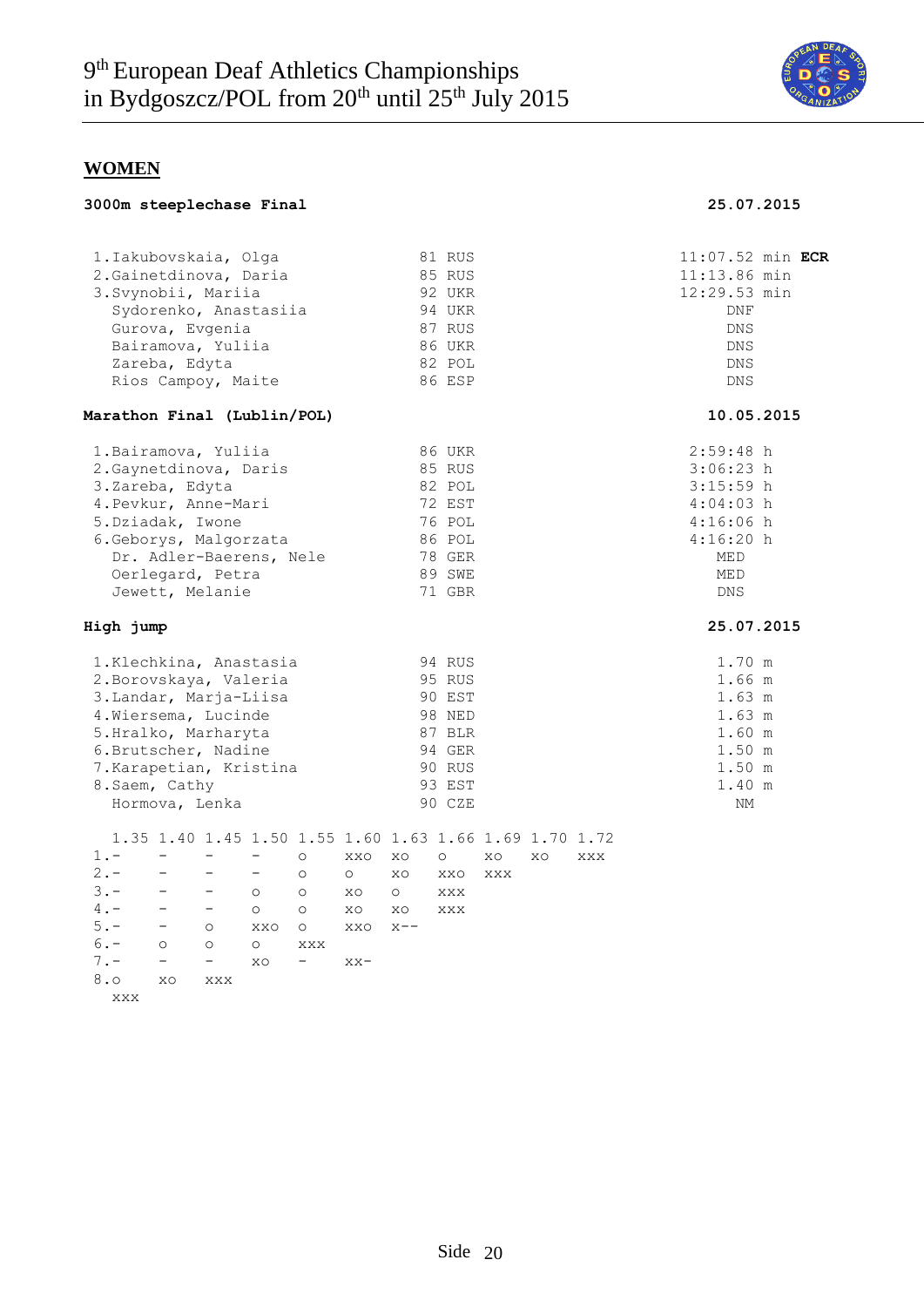

|  |  | Long jump Final |
|--|--|-----------------|
|--|--|-----------------|

# **Long jump Final 22.07.2015**

| 1. Grishina, Marina               |              |                             |        |                                    | 88 RUS      |              | 6.04 m ECR |  |
|-----------------------------------|--------------|-----------------------------|--------|------------------------------------|-------------|--------------|------------|--|
|                                   | X            |                             |        | x 5.60 5.65 5.61 6.04              |             |              |            |  |
|                                   |              |                             |        | $+1.8$ $+1.4$ $+0.6$ $+1.6$        |             |              |            |  |
| 2.Hralko, Marharyta               |              |                             |        | 87 BLR                             |             |              | 5.73 m     |  |
|                                   | $\mathbf{x}$ |                             |        | 5.41 5.73 5.62 5.67                |             | $\mathbf{x}$ |            |  |
|                                   |              |                             |        | $-1.0$ $+1.9$ $+1.4$ $+0.8$        |             |              |            |  |
| 3.Olenko, Kairit                  |              |                             |        | 85 EST                             |             |              | 5.70 m     |  |
|                                   |              |                             |        | 5.52 5.66 4.01 5.70 5.64 5.60      |             |              |            |  |
|                                   |              |                             |        | $+0.8$ $+1.4$ $+1.1$ $+1.6$ $-0.1$ |             | $+0.8$       |            |  |
| 4. Alemseitova, Andzhela (30 RUS) |              |                             |        |                                    |             |              | 5.54 m     |  |
|                                   |              |                             |        | 5.13 5.33 5.22 5.54 x x            |             |              |            |  |
|                                   |              | $+2.3$ $-0.8$ $+0.6$ $+2.6$ |        |                                    |             |              |            |  |
| 5. Lewandowska, Katarzyna 90 POL  |              |                             |        |                                    |             |              | 5.31 m     |  |
|                                   |              |                             |        | 4.92 5.15 5.14 5.17 5.31 5.19      |             |              |            |  |
|                                   |              |                             |        | $+1.2$ $-1.2$ $+0.6$ $+3.6$ $+0.9$ |             | $+1.1$       |            |  |
| 6. Kapapetyan, Kristina           |              |                             |        | 90 RUS                             |             |              | 5.26 m     |  |
|                                   |              |                             |        | 5.26 5.09 x x 4.86 -               |             |              |            |  |
|                                   |              | $+1.0 -0.9$                 |        |                                    | $-0.3$      |              |            |  |
| 7.Losala, Asnath                  |              |                             |        | 94 GBR                             |             |              | 4.80 m     |  |
|                                   |              | 4.80 4.69                   |        | x 4.64 4.78 4.75                   |             |              |            |  |
|                                   |              | $+3.0 + 0.9$                | $+0.9$ | $+2.6 +1.3$                        |             | $+1.5$       |            |  |
| 8.Khamutova, Viktoryia            |              |                             |        | 97 BLR                             |             |              | 4.75 m     |  |
|                                   |              |                             |        | 4.42 x x 4.75 4.52 4.73            |             |              |            |  |
|                                   | $+1.4$       |                             |        |                                    | $+2.4 +1.1$ | $+0.8$       |            |  |
| 9.Szot, Justyna                   |              |                             |        |                                    | 00 POL      |              | 4.24 m     |  |
|                                   | X            | 4.24 4.18                   |        |                                    |             |              |            |  |
|                                   |              | $+2.0$                      | $+1.8$ |                                    |             |              |            |  |
| 10.Balta, Madera                  |              |                             |        |                                    | 98 LAT      |              | 4.14 m     |  |
|                                   | $\mathbf{x}$ | 4.14 3.94                   |        |                                    |             |              |            |  |
|                                   |              | $+1.8$ $+1.3$               |        |                                    |             |              |            |  |
| Landar, Marja-Liisa               |              |                             |        |                                    | 90 EST      |              | DNS        |  |
|                                   |              |                             |        |                                    |             |              |            |  |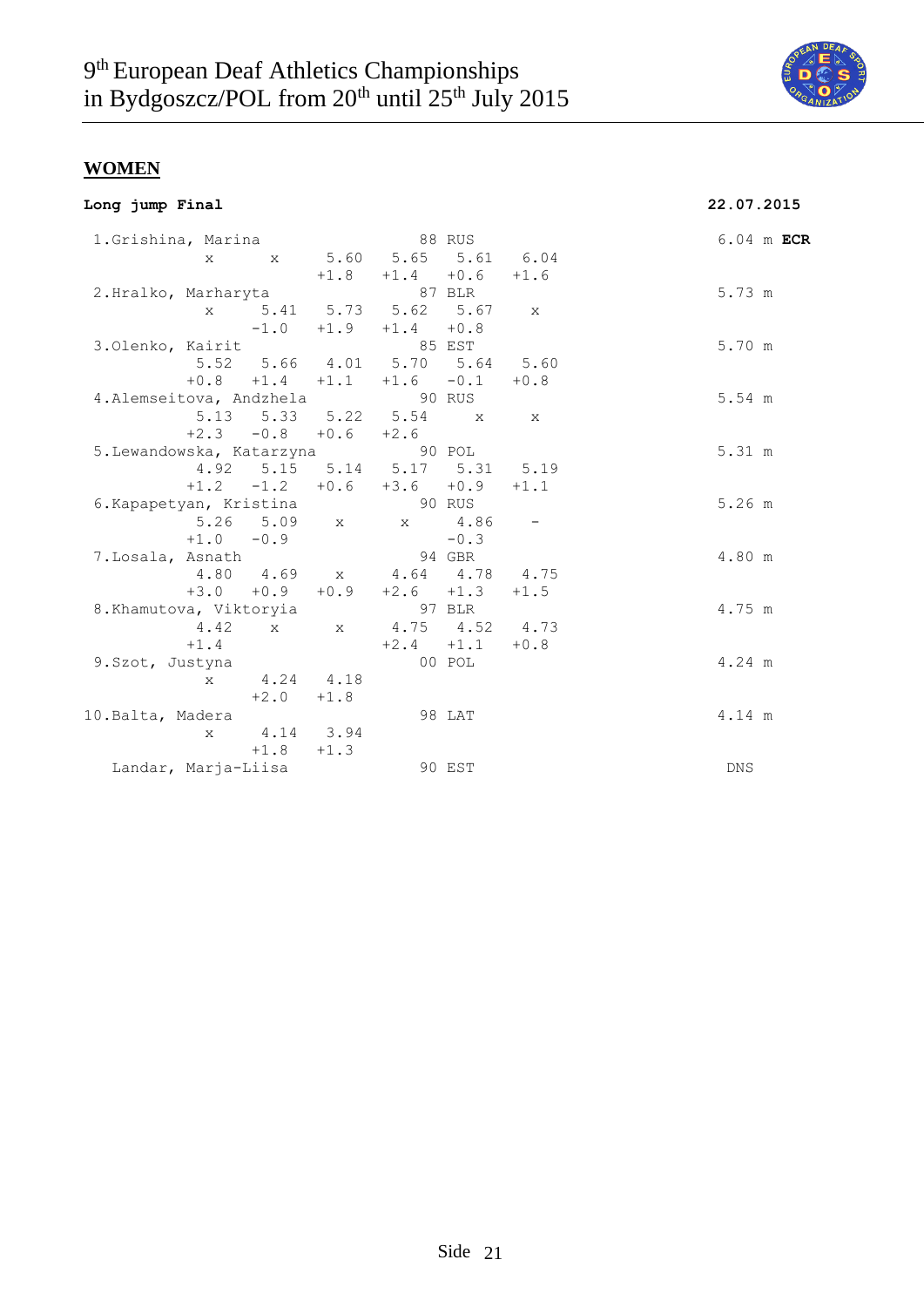

| Triple jump Final |
|-------------------|
|-------------------|

# **Triple jump Final 24.07.2015**

| 1.Hralko, Marharyta         |                                                             |              |             |                                     | 87 BLR       |        |            | 12.95 m ECR |
|-----------------------------|-------------------------------------------------------------|--------------|-------------|-------------------------------------|--------------|--------|------------|-------------|
|                             |                                                             |              |             | 11.54 12.50 11.64 12.69 12.95 12.64 |              |        |            |             |
|                             |                                                             | $+0.3 +0.3$  |             | $+1.6$ $+0.9$ $+1.8$                |              | $+0.5$ |            |             |
| 2. Grishina, Marina         |                                                             |              |             |                                     | 88 RUS       |        | 12.15 m    |             |
|                             | 11.75                                                       | 12.15        | 12.13       | $\mathbf{X}$                        | 11.77        |        |            |             |
|                             | $+1.8$                                                      | $-0.8$       | $+0.7$      |                                     | $+0.2$       |        |            |             |
| 3. Alemseitova, Andzhela    |                                                             |              |             | 90 RUS                              |              |        | 11.61 m    |             |
|                             | $\mathbf{x}$                                                | $\mathbf{x}$ |             | 11.04 11.56 11.21                   |              | 11.61  |            |             |
|                             |                                                             |              | $-0.5$      | $+1.3$                              | $+0.1$       | $+0.8$ |            |             |
| 4. Wiersema, Lucinde        |                                                             |              |             |                                     | 98 NED       |        | 11.15 m    |             |
|                             |                                                             | 10.71 11.15  |             | 10.90 11.14 11.03                   |              | 10.79  |            |             |
|                             | $+0.0$                                                      | $-0.7$       | $-1.2$      | $+1.3 -0.2$                         |              | $+0.8$ |            |             |
| 5.Losala, Asnath            |                                                             |              |             |                                     | 94 GBR       |        | 10.28 m    |             |
|                             |                                                             | 10.02 10.28  |             | 10.19 9.25                          | $\mathbf{x}$ |        |            |             |
|                             |                                                             | $+1.0 -1.3$  | $-0.7 +1.6$ |                                     |              |        |            |             |
| 6.Saem, Cathy               |                                                             |              |             |                                     | 93 EST       |        | 9.86 m     |             |
|                             | 9.60                                                        | $\mathbf{X}$ |             | 9.39 9.86 9.69 9.42                 |              |        |            |             |
|                             | $+0.9$                                                      |              |             | $-0.5$ $+2.0$ $+0.8$                |              | $+0.3$ |            |             |
| Rios Campoy, Maile          |                                                             |              |             | 86 ESP                              |              |        | ΝM         |             |
| Karapetian, Kristina        |                                                             |              |             | 90 RUS                              |              |        | $\rm{NM}$  |             |
|                             |                                                             |              |             |                                     |              |        |            |             |
| Shot put Final              |                                                             |              |             |                                     |              |        | 24.07.2015 |             |
|                             |                                                             |              |             |                                     |              |        |            |             |
| 1. Ursulenko, Nataliia      |                                                             |              |             | 85 UKR                              |              |        |            | 14.58 m ECR |
|                             | 14.02                                                       | $\mathbf X$  |             | 14.38 13.96 14.58                   |              | 14.44  |            |             |
| 2. Kristoficova, Ivana      |                                                             |              |             |                                     | 90 SVK       |        | 14.35 m    |             |
|                             |                                                             | 13.12 14.35  | 13.45       | 13.49 x                             |              | 13.07  |            |             |
| 3. Matouskova, Lenka        |                                                             |              |             |                                     | 93 CZE       |        | 12.30 m    |             |
|                             |                                                             | 11.75 11.78  | 11.38       | 11.84 12.30                         |              | 12.01  |            |             |
| 4. Mamlina, Anastasiia      |                                                             |              |             |                                     | 93 RUS       |        | 12.11 m    |             |
|                             | $\mathbf X$ and $\mathbf X$ and $\mathbf X$ and $\mathbf X$ | $\mathbf{x}$ | 11.82       | $X =$                               | 12.11        | X      |            |             |
| 5. Stefanac, Laura          |                                                             |              |             |                                     | 98 CRO       |        | 11.79 m    |             |
|                             |                                                             | x 11.21      | 11.13       | 11.32 11.79                         |              | X      |            |             |
| 6. Kashchavtseva, Elizaveta |                                                             |              |             |                                     | 97 RUS       |        | 11.74 m    |             |
|                             |                                                             |              |             |                                     |              |        |            |             |
|                             |                                                             |              |             |                                     |              |        |            |             |
| 7. Koc, Fatma Gul           |                                                             | 11.53 11.73  | 11.55       | 11.74 x                             | 96 TUR       | X      | 10.89 m    |             |

8.Przybyl, Karolina 96 POL 10.32 m

9.Merker, Felicitas 692 GER 10.07 m

10.Hornova, Lenka 10.Hornova, 90 CZE 9.15 m

11.Dan Exeter, Elaine 97 NED 8.54 m

10.39 8.52 10.50 10.69 10.89 10.07

9.56 9.15 10.11 9.36 x 10.32

9.73 10.07 9.53

 $8.54 - -$ 

Hornova, புபாக<br>9.15 8.72 8.92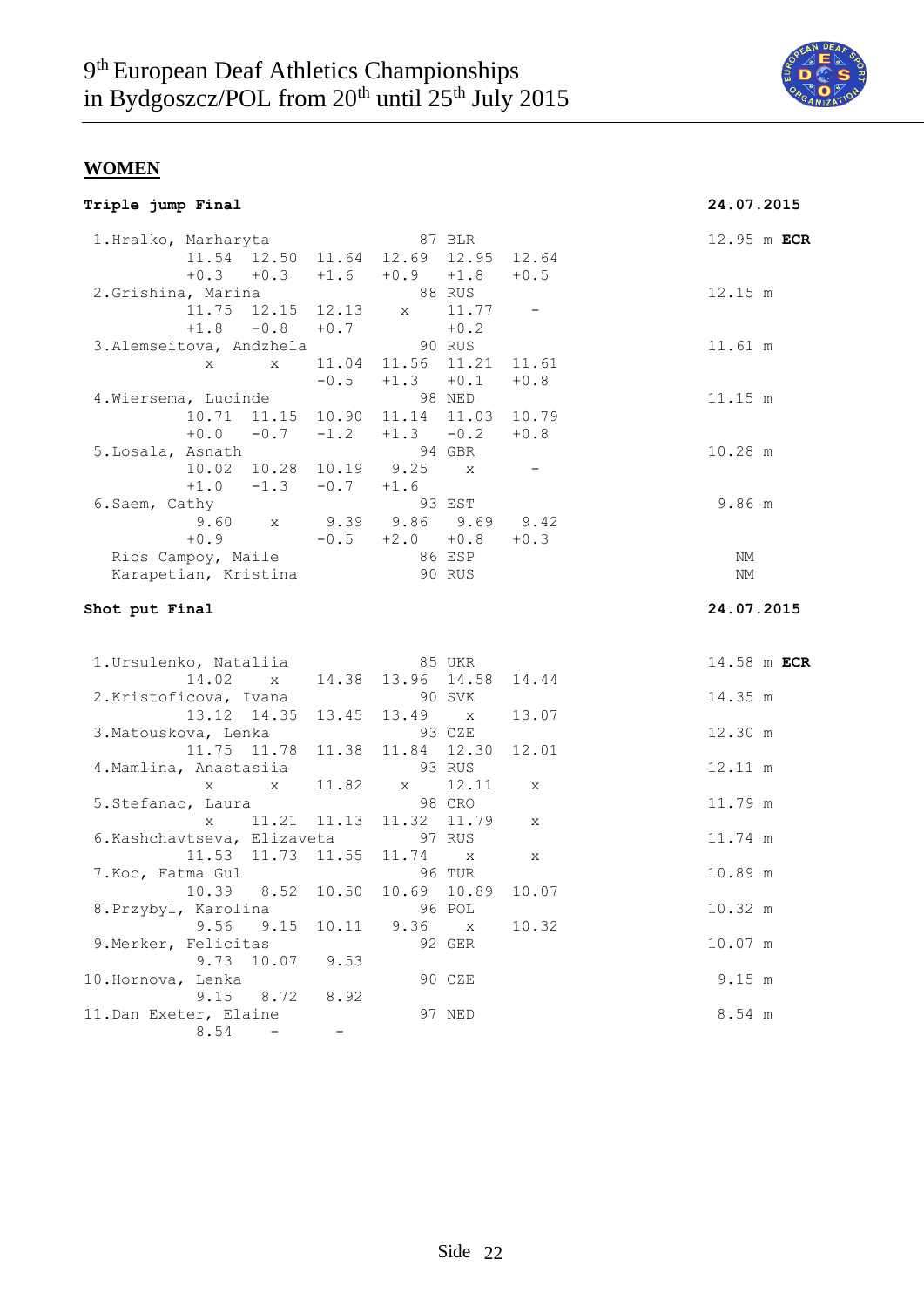

| Discus throw Final |  |  |
|--------------------|--|--|
|--------------------|--|--|

# **Discus throw Final 20.07.2015**

| 1.Ursulenko, Nataliia 65 UKR          |       |                                               |              | 45.54 m ECR         |
|---------------------------------------|-------|-----------------------------------------------|--------------|---------------------|
|                                       |       | 41.32 45.27 x 45.94 42.01 x                   |              |                     |
| 2. Matouskova, Lenka 63 CZE           |       |                                               |              | 41.21 m             |
|                                       |       | 36.91 39.98 39.80 39.78 39.93                 | 41.21        |                     |
| 3. Kashchavtsena, Elizaveta           |       | 97 RUS                                        |              | 39.64 m             |
| 39.64 x                               |       | $39.12 \times x$                              | 39.08        |                     |
| 4.Kristoficova, Ivana                 |       | 90 SVK                                        |              | 39.04 m             |
| 34.48 34.20 35.55 39.04 x             |       |                                               | X            |                     |
| 5.Stefanac, Laura<br>36.51 36.62 x    |       | 98 CRO<br>36.34 x                             | $\mathbf{x}$ | 36.62 m             |
| 6. Lyubchik, Yulia 90 RUS             |       |                                               |              | 34.58 m             |
| 34.58 32.88 x x                       |       | 33.77                                         | 34.17        |                     |
| 7. Koc, Fatma Gul                     |       | 96 TUR                                        |              | 28.30 m             |
|                                       |       | x x 27.88 28.17 x                             | 28.30        |                     |
| 8. Kaczor, Marta                      |       | 97 POL                                        |              | 21.30 m             |
|                                       |       | $\mathbf x$ $\mathbf x$                       | 20.45        |                     |
|                                       |       |                                               |              |                     |
| Hammer throw Final                    |       |                                               |              | 21.07.2015          |
| 1. Raad, Trude                        |       | 90 NOR                                        |              | 63.03 m ECR         |
| 62.20 63.03 x x                       |       |                                               | 61.27 x      |                     |
| 2.Filimoshkina, Rymma                 |       | <b>86 UKR</b>                                 |              | 56.44 m             |
| 56.00 55.32 56.44 55.98 x             |       |                                               | 56.35        |                     |
| 3.Lyubchik, Yulia                     |       | 90 RUS                                        |              | 50.37 m             |
|                                       |       | 50.37 49.68 x 49.71 49.81                     | 50.37        |                     |
| 4.Tas, Yagmur                         |       | 90 TUR                                        |              | 43.60 m             |
| x 44.13 45.34 x                       |       | 43.60                                         | X            |                     |
| 5. Sewell, Beth                       |       | 82 GBR<br>38.18 40.61 x x                     |              | 40.61 m             |
| $\mathbf x$<br>6. Ursulenko, Natalia  |       | 85 UKR                                        | X            | 20.65 m             |
| 20.65<br>and the company of the       |       | $\frac{1}{2}$ and $\frac{1}{2}$               | $-$          |                     |
|                                       |       |                                               |              |                     |
| Javelin throw Final                   |       |                                               |              | 25.07.2015          |
|                                       |       |                                               |              |                     |
| 1.Uzunova, Elena                      |       | 92 BUL<br>45.55 47.23 43.83 45.08 45.53 44.48 |              | 47.23 m WR, ER, ECR |
| 2.Olenko, Kairit                      |       | 85 EST                                        |              | 43.37 m             |
| 36.32 40.57 40.02 x x                 |       |                                               | 43.37        |                     |
| 3. Stefanac, Laura                    |       | 98 CRO                                        |              | 41.45 m             |
| 39.28 36.28 41.45 41.21 x             |       |                                               | Χ            |                     |
| 4. Mamlina, Anastasiia                |       | 93 RUS                                        |              | 39.86 m             |
| 35.26<br>$\mathbf{X}$                 | 39.86 | X<br>Χ                                        | Χ            |                     |
| 5. Schneid, Georgina                  |       | 90 GER                                        |              | 34.54 m             |
| 33.67 34.12                           | 34.13 | 32.62<br>X                                    | 34.54        |                     |
| 6.Hornova, Lenka                      |       | 90 CZE                                        |              | 30.44 m             |
| 30.40<br>27.45                        | 27.83 | 28.90<br>$\mathbf x$                          | 30.44        | 30.05 m             |
| 7.Matouskova, Lenka<br>28.18<br>30.05 |       | 93 CZE<br>29.92<br>X.                         |              |                     |
| 8.Kniaz, Anna                         | X     | 96 POL                                        |              | 29.11 m             |
| 24.06<br>29.11                        | X     | X<br>X                                        |              |                     |
| 9. Khamutova, Viktoryia               |       | 97 BLR                                        |              | 28.98 m             |
| 22.79<br>28.98                        | 26.97 |                                               |              |                     |
| 10. Pajor, Gelly                      |       | 92 EST                                        |              | 26.66 m             |
| 26.57<br>$\mathbf{x}$                 | 26.66 |                                               |              |                     |
| Brzezicka, Natalia                    |       | 96 POL                                        |              | 25.90 m             |
| X<br>X                                | 25.90 |                                               |              |                     |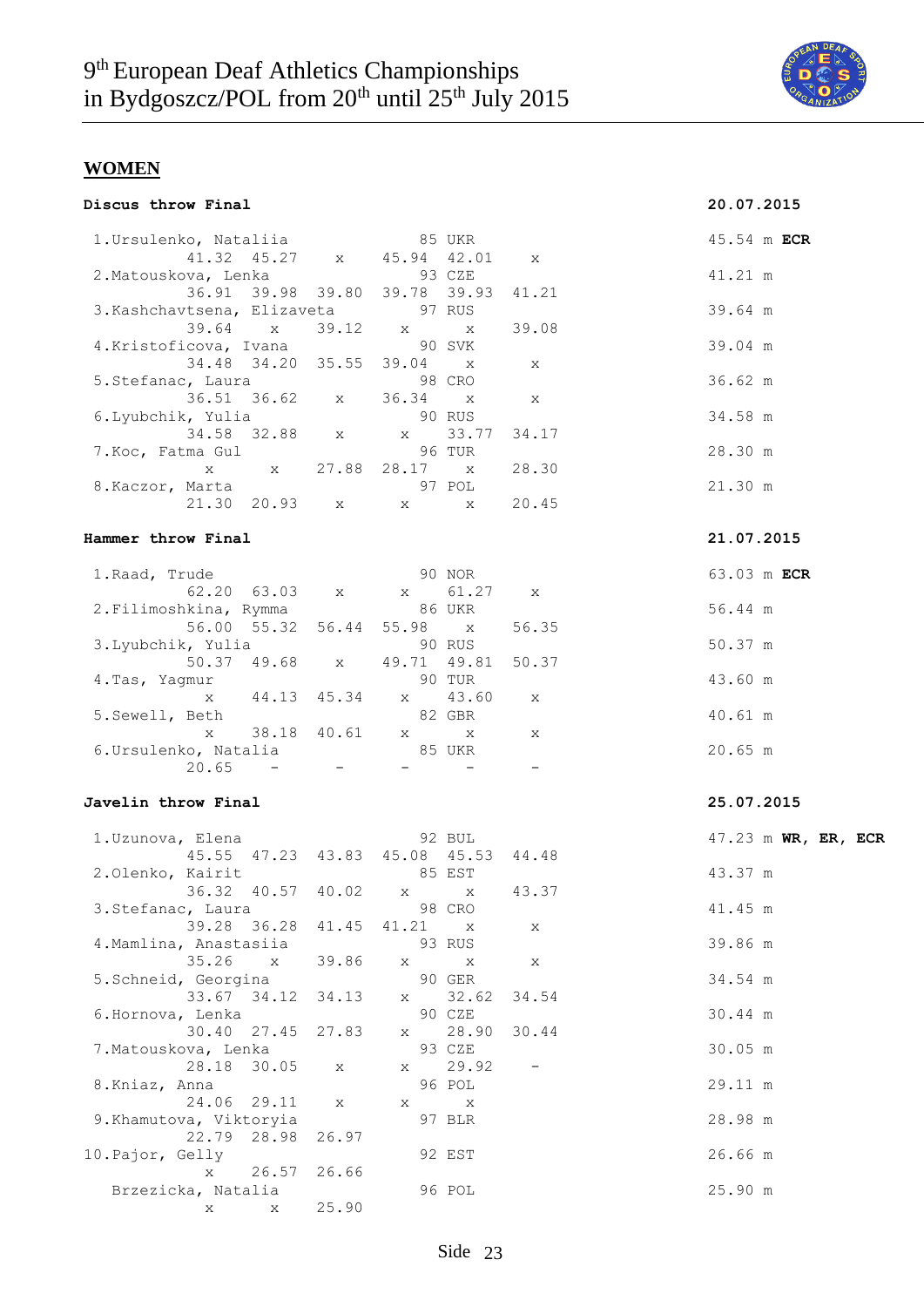

| Heptathlon             |                                                                               | 21.07.2015              |
|------------------------|-------------------------------------------------------------------------------|-------------------------|
|                        | (100 m hurdles, High jump, Shot put, 200 m / Long jump, Javelin throw, 800 m) |                         |
| 1.Klechkina, Anastasia | 94 RUS                                                                        | 4852 Pts ECR            |
| $15.51 (+0.0) -$       | $1.68 - 12.15 - 27.87(-0.4)$                                                  |                         |
| $5.14(+1.1) -$         | $40.41 - 2:32.49$                                                             |                         |
| 2. Merker, Felicitas   | 92 GER                                                                        | 4152 Pts                |
| $15.99 (+0.0) -$       | $1.50$ $10.67 - 27.42(-0.4)$                                                  |                         |
| $5.16(+1.7)$ –         | $25.18 - 2:39.63$                                                             |                         |
| 3. Wiersema, Lucinde   | 98 NED                                                                        | 4059 Pts                |
| $17.55 (+0.0) -$       | 1.62<br>$28.36(-0.4)$<br>$9.92 -$                                             |                         |
| $5.10 (+3.7) -$        | $34.29 - 2:47.32$                                                             |                         |
| 4. Brutscher, Nadine   | 94 GER                                                                        | 3650 Pts                |
| $17.37 (+0.0) -$       | $1.45 - 8.59 - 29.10(-0.4)$                                                   |                         |
| $4.98 (+0.4) -$        | $31.76 - 2:48.43$                                                             |                         |
| 5. Saem, Cathy         | 93 EST                                                                        | 3052 Pts                |
| $19.90 (+0.0) -$       | $1.40$ $8.38 - 28.90(-0.4)$                                                   |                         |
| $4.12 (+0.9) -$        | $24.41 - 2:43.94$                                                             |                         |
| 6.Hornova, Lenka       | 90 CZE                                                                        | 2814 Pts                |
|                        | $19.60 (+0.0) - 1.25$ $9.14 - 29.54 (-0.4)$                                   |                         |
| $4.09(+1.0)$           | $28.91 - 3:03.12$                                                             |                         |
| $4 \times 100$ m Final |                                                                               | 25.07.2015              |
| 1.RUS                  |                                                                               | $47.21$ sec WR, ER, ECR |
|                        | Bodiakina, Elena 94 - Klimova, Oxana 90 -                                     |                         |
|                        | Grishina, Marina 88 - Golovina, Ksenia 92                                     |                         |
| 2.BLR                  |                                                                               | 48.39 sec               |
|                        | Tsiarentsyeva, Alena 82 - Belaya, Katsiaryna 88 -                             |                         |
|                        | Zhurbenkova, Katsiaryna 98 - Chebatarova, Tatsiana 84                         |                         |
| 3.UKR                  |                                                                               | 48.72 sec               |
|                        | Rybalkina, Viktoriia 87 - Turkova, Oleno 96                                   |                         |
|                        | Kuprych, Solomiia 90 - Shapoval, Yuliya 88                                    |                         |
| $4.$ GER               |                                                                               | 50.37 sec               |
|                        | Urbanski, Jessica 93 - Merker, Felicitas 92 -                                 |                         |
|                        | Brutscher, Nadine 94 - Schneid, Georgina 90                                   |                         |
| 5.EST                  |                                                                               | 50.96 sec               |
|                        | Saem, Cathy 93 - Manninen, Emilija 81 -                                       |                         |
|                        | Lander, Marja-Liisa - Olenko, Kairit 85                                       |                         |
| POL                    |                                                                               | DNF                     |
|                        | Komander, Martina 92 - Lewandowska, Kataryna 90 -                             |                         |
|                        | Kuzin, Angelika 90 - Lewandowska, Natalia 91                                  |                         |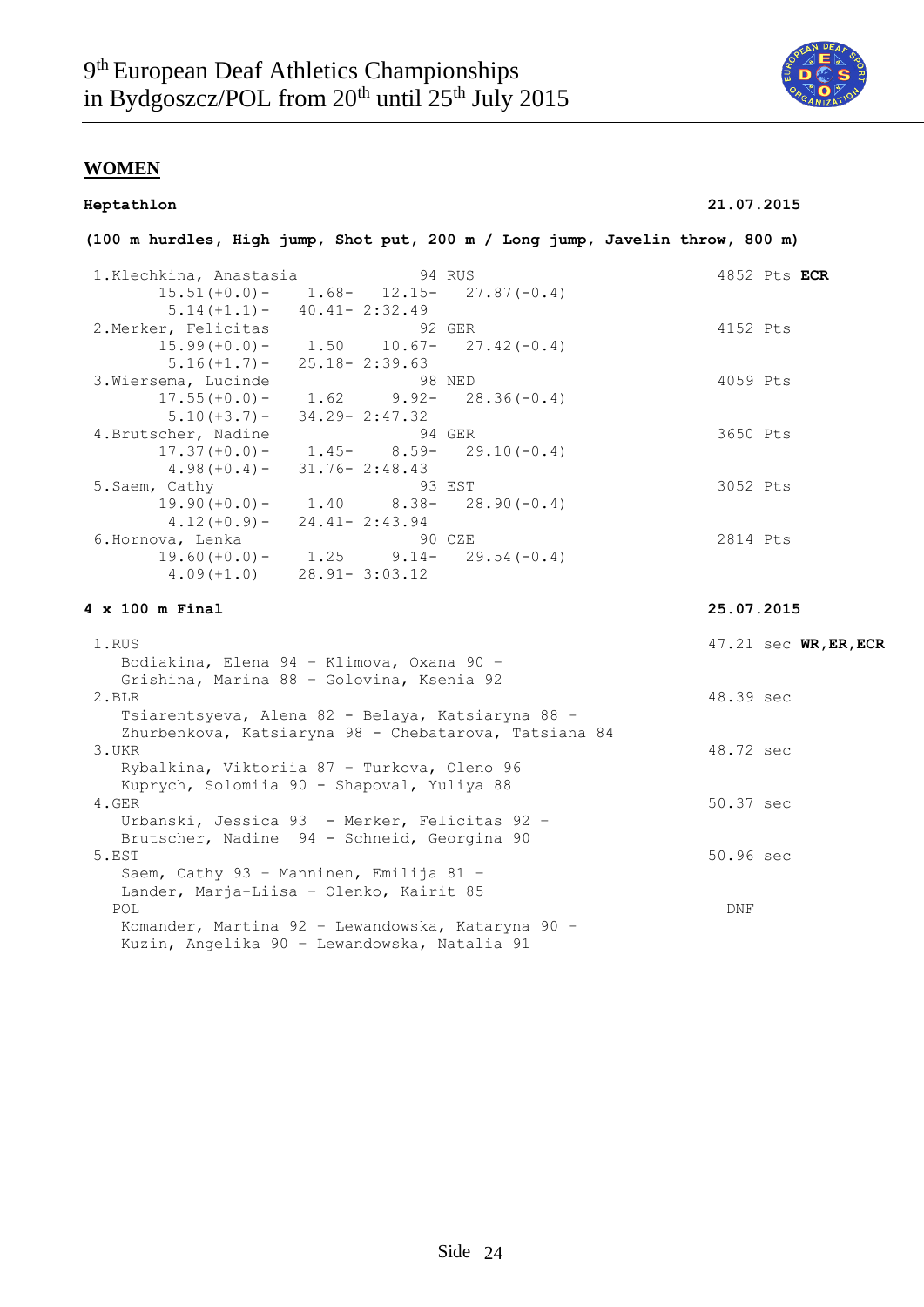

| $4 \times 400$ m Final                            | 25.07.2015                |
|---------------------------------------------------|---------------------------|
| 1.RUS                                             | $3:48.58$ min WR, ER, ECR |
| Khaladzhan, Asya 92 - Gurova, Evgenia 87 -        |                           |
| Chernyshova, Victoria 98 - Golovina, Ksenia 92    |                           |
| 2.BLR                                             | $3:51.62$ min             |
| Hancharova, Yana 88 - Krautsova, Liudmila 98 -    |                           |
| Belaya, Katsiaryna 88 - Tsiarentsyeva, Alena 82   |                           |
| 3.UKR                                             | 3:53.47 min               |
| Shapoval, Yuliya 88 - Rybalkina, Viktoriia 87 -   |                           |
| Iezlovetska, Natalia 83 - Kuprych, Solomiia 90    |                           |
| 4.POL                                             | $4:14.25$ min             |
| Lewandowska, Katarzyna 90 - Nowak, Katarzyna 96 - |                           |
| Zareba, Edyta 82 - Kuzin, Angelika 90             |                           |
| <b>GER</b>                                        | <b>DNS</b>                |
| Urbanski, Jessica 93 - Merker, Felicitas 92 -     |                           |
| Brutscher, Nadine 94 - Schneid, Georgina 90       |                           |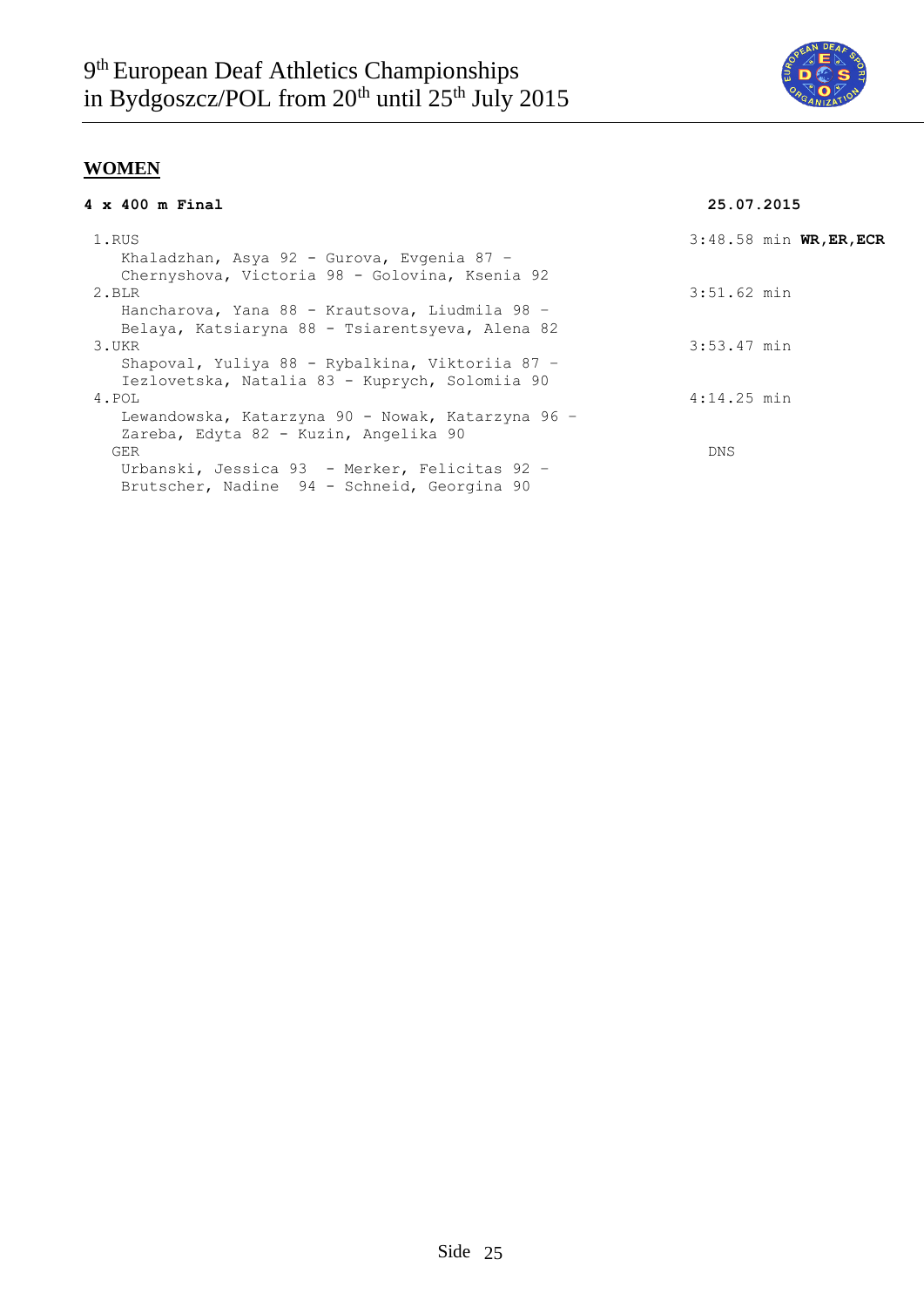

# **MEDALS**

| <b>RANK</b>             | <b>COUNTRIES</b>       |            | <b>GOLD</b>             | <b>SILVER</b>           | <b>BRONZE</b>    | <b>TOTAL</b>    |
|-------------------------|------------------------|------------|-------------------------|-------------------------|------------------|-----------------|
| $\mathbf 1$             | <b>RUSSIA</b>          | <b>RUS</b> | 20                      | 13                      | 15               | 48              |
| $\mathbf{2}$            | <b>UKRAINE</b>         | <b>UKR</b> | 9                       | $\overline{7}$          | $6\phantom{1}$   | 22              |
| $\mathbf{3}$            | <b>BELARUS</b>         | <b>BLR</b> | $\overline{\mathbf{4}}$ | 6                       | $5\phantom{.}$   | 15              |
| $\overline{\mathbf{4}}$ | <b>POLAND</b>          | <b>POL</b> | $\overline{2}$          | $\overline{\mathbf{4}}$ | $\mathbf{3}$     | 9               |
| 5                       | <b>ESTONIA</b>         | <b>EST</b> | $\mathbf 1$             | $\mathbf{2}$            | $\mathbf{2}$     | $5\phantom{.0}$ |
| 6                       | <b>SWEDEN</b>          | <b>SWE</b> | 1                       | 1                       |                  | $\mathbf{2}$    |
| $\overline{7}$          | <b>TURKEY</b>          | <b>TUR</b> | 1                       |                         | $\boldsymbol{2}$ | $\mathbf{3}$    |
| 8                       | <b>BULGARIA</b>        | <b>BUL</b> | $\mathbf{1}$            |                         |                  | 1               |
| 8                       | <b>LATVIA</b>          | <b>LAT</b> | $\mathbf 1$             |                         |                  | 1               |
| 8                       | <b>NORWAY</b>          | <b>NOR</b> | 1                       |                         |                  | 1               |
| 11                      | <b>BELGIUM</b>         | <b>BEL</b> |                         | $\overline{2}$          |                  | $\overline{2}$  |
| 12                      | <b>CZECH REPUBLIC</b>  | <b>CZE</b> |                         | 1                       | $\mathbf{3}$     | 4               |
| 13                      | <b>LITHUANIA</b>       | <b>LTU</b> |                         | 1                       | 1                | $\mathbf{2}$    |
| 14                      | <b>GERMANY</b>         | <b>GER</b> |                         | 1                       |                  | $\mathbf 1$     |
| 14                      | <b>SPAIN</b>           | <b>ESP</b> |                         | $\mathbf 1$             |                  | $\mathbf 1$     |
| 14                      | <b>MALTA</b>           | <b>MLT</b> |                         | 1                       |                  | $\mathbf{1}$    |
| 14                      | <b>SLOVAK REPUBLIC</b> | <b>SVK</b> |                         | 1                       |                  | $\mathbf 1$     |
| 18                      | <b>NETHERLANDS</b>     | <b>NED</b> |                         |                         | $\mathbf{2}$     | $\mathbf{2}$    |
| 19                      | <b>CROATIA</b>         | <b>CRO</b> |                         |                         | 1                | $\mathbf 1$     |
| 19                      | <b>GREAT BRITAIN</b>   | <b>GBR</b> |                         |                         | 1                | 1               |
| 19                      | <b>SLOVENIA</b>        | <b>SLO</b> |                         |                         | 1                | $\mathbf 1$     |
|                         | <b>TOTAL MEDALS</b>    |            | 41                      | 41                      | 42               | 124             |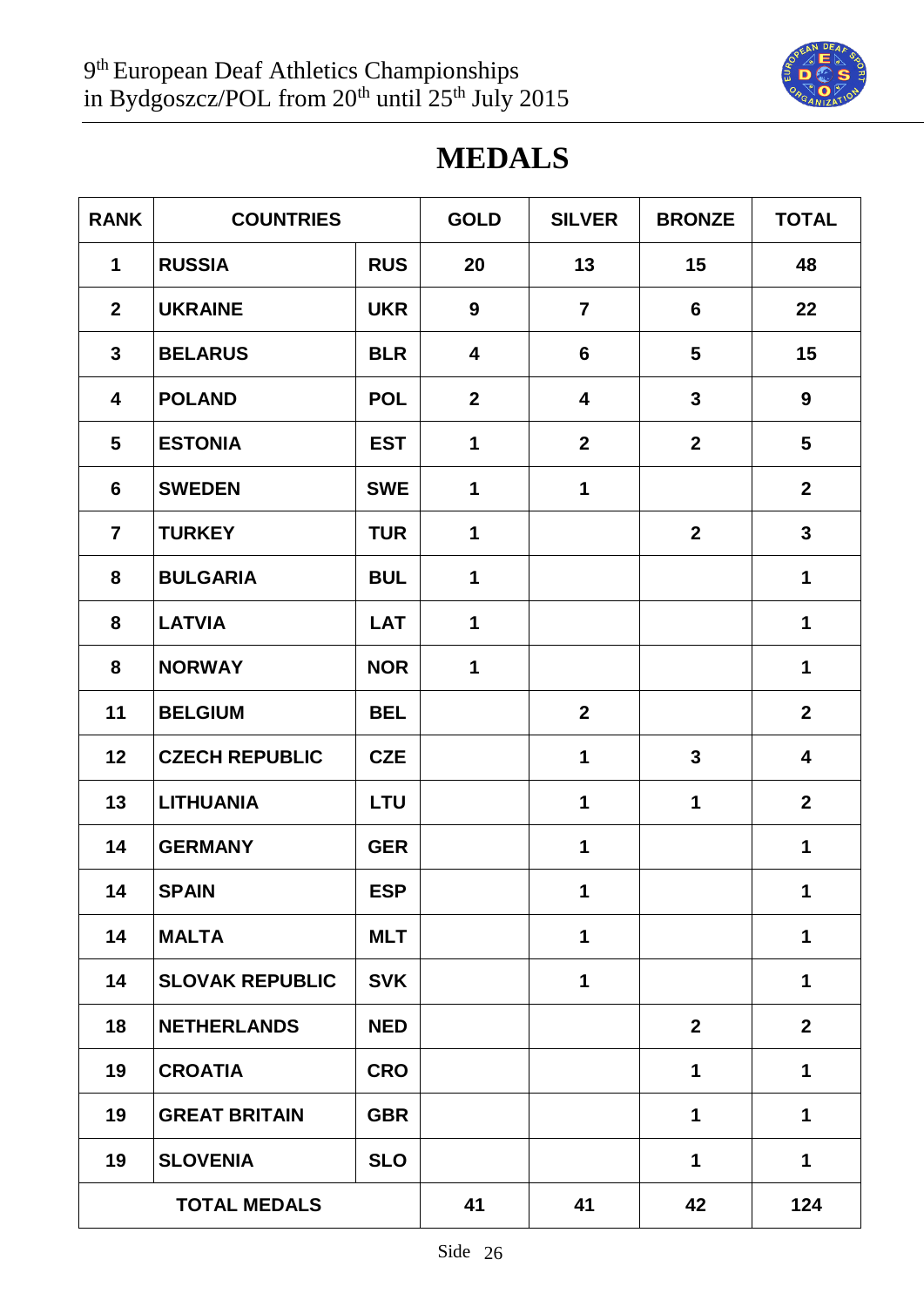

# **World records**

## **Women**

| $4 \times 100$ m relay |                                          | <b>RUS</b> | 25.07.2015 | 47.21   |  |
|------------------------|------------------------------------------|------------|------------|---------|--|
|                        | Bodiakina, Elena – Klimova, Oxana –      |            |            |         |  |
|                        | Grishina, Marina – Golovina, Ksenia      |            |            |         |  |
| $4 \times 400$ m relay |                                          | <b>RUS</b> | 25.07.2015 | 3:48.58 |  |
|                        | Khaladzhan, Asya – Gurova, Evgenia –     |            |            |         |  |
|                        | Chernyshova, Victoria – Golovina, Ksenia |            |            |         |  |
| Javelin jump           | Uzunova, Elena                           | <b>BUL</b> | 25.07.2015 | 47.23   |  |
| <b>Junior men</b>      |                                          |            |            |         |  |
| High jump              | Fedorenkov, Denis                        | <b>RUS</b> | 21.07.2015 | 2.08    |  |
|                        | Fedorenkov, Denis                        | <b>RUS</b> | 21.07.2015 | 2.05    |  |

# **European records**

## **Men**

| $4 \times 100$ m relay | Kulyk, Mykola – Vyshyskyi, Dmytro –<br>Ieromenko, Myhailo – Nosenko, Mykola | UKR                                 | 25.07.2015 | 41.50   |  |  |  |
|------------------------|-----------------------------------------------------------------------------|-------------------------------------|------------|---------|--|--|--|
| Women                  |                                                                             |                                     |            |         |  |  |  |
| $4 \times 100$ m relay |                                                                             | <b>RUS</b>                          | 25.07.2015 | 47.21   |  |  |  |
|                        | Bodiakina, Elena – Klimova, Oxana –                                         |                                     |            |         |  |  |  |
|                        |                                                                             | Grishina, Marina – Golovina, Ksenia |            |         |  |  |  |
| $4 \times 400$ m relay |                                                                             | <b>RUS</b>                          | 25.07.2015 | 3:48.58 |  |  |  |
|                        | Khaladzhan, Asya – Gurova, Evgenia –                                        |                                     |            |         |  |  |  |
|                        | Chernyshova, Victoria – Golovina, Ksenia                                    |                                     |            |         |  |  |  |
| Long jump              | Grishina, Marina                                                            | <b>RUS</b>                          | 22.07.2015 | 6.04    |  |  |  |
| Javelin jump           | Uzunova, Elena                                                              | <b>BUL</b>                          | 25.07.2015 | 47.23   |  |  |  |
| <b>Junior</b> men      |                                                                             |                                     |            |         |  |  |  |
| High jump              | Fedorenkov, Denis                                                           | <b>RUS</b>                          | 21.07.2015 | 2.08    |  |  |  |
|                        | Fedorenkov, Denis                                                           | <b>RUS</b>                          | 21.07.2015 | 2.05    |  |  |  |